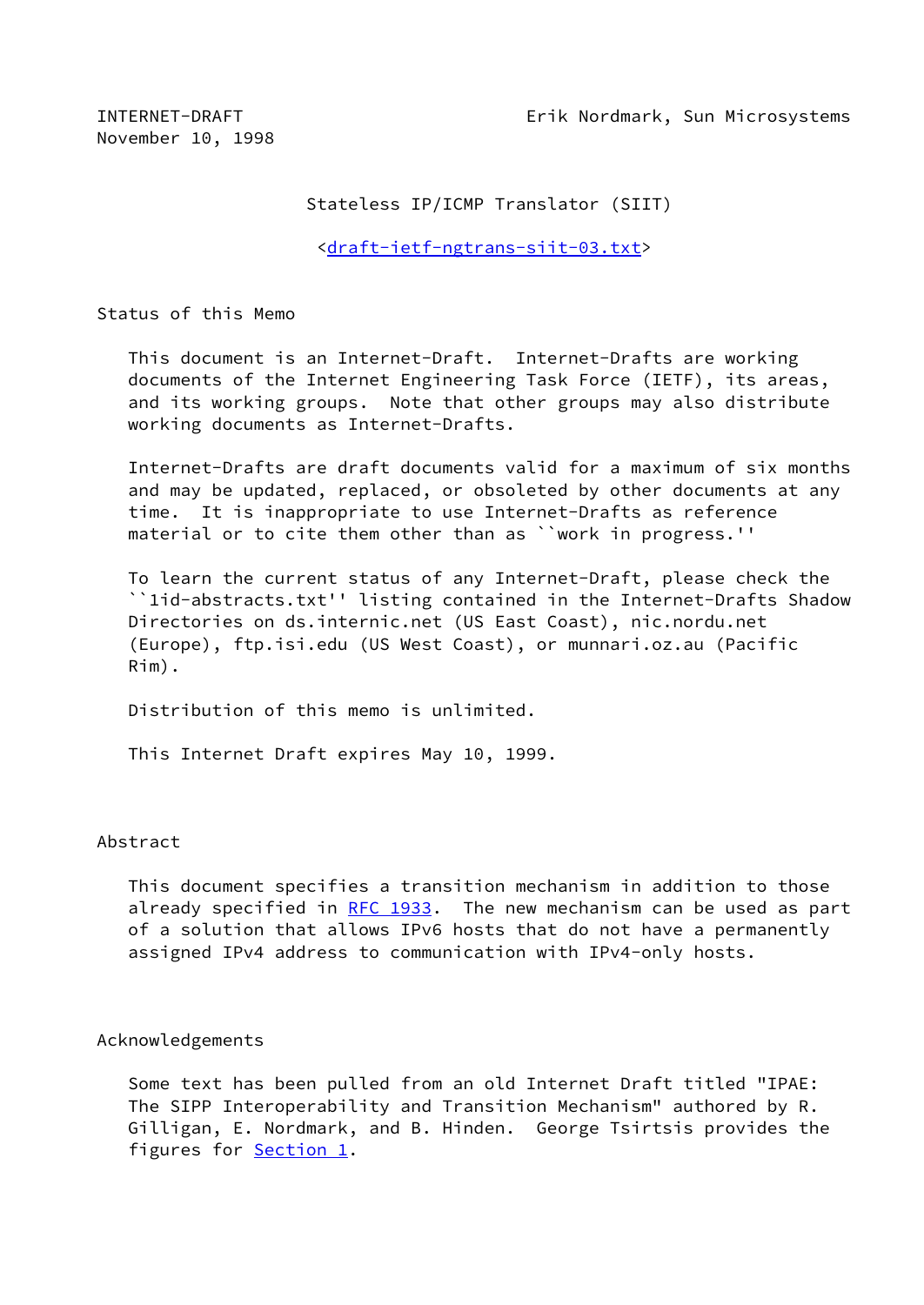| INTERNET-DRAFT<br>Stateless IP/ICMP Translator (SIIT)<br>November 1998                                                                                                                                |                                                     |
|-------------------------------------------------------------------------------------------------------------------------------------------------------------------------------------------------------|-----------------------------------------------------|
| Contents                                                                                                                                                                                              |                                                     |
|                                                                                                                                                                                                       | ı                                                   |
| INTRODUCTION AND MOTIVATION<br>$\mathbf 1$ .<br>Applicability and Limitations<br>1.1.<br>Impact Outside the Network Layer<br>1.2.                                                                     | $\overline{3}$<br>$\overline{5}$<br>$\underline{6}$ |
| 2.<br>2.1.<br>2.2.                                                                                                                                                                                    | $\mathbf{I}$<br>$\underline{8}$<br>8                |
| 3.<br>3.1.                                                                                                                                                                                            | $\underline{8}$<br>9                                |
| TRANSLATING FROM IPv4 TO IPv6<br>$\overline{4}$ .<br>4.1.<br>Translating IPv4 Headers<br>Translating ICMPv4<br>4.2.<br>4.3.<br>Translating ICMPv4 Error Messages<br>Knowing when to Translate<br>4.4. | 9<br>10<br>12<br>14<br>15                           |
| TRANSLATING FROM IPv6 TO IPv4<br>5.<br>Translating IPv6 Headers<br>5.1.<br>5.2.<br>5.3.<br>Translating ICMPv6 Error Messages<br>Knowing when to Translate<br>5.4.                                     | 15<br>17<br><b>18</b><br>20<br>21                   |
| SECURITY CONSIDERATIONS<br>6.                                                                                                                                                                         | 21                                                  |
| 7.                                                                                                                                                                                                    | 21                                                  |
|                                                                                                                                                                                                       | <u>22</u>                                           |
|                                                                                                                                                                                                       | 23                                                  |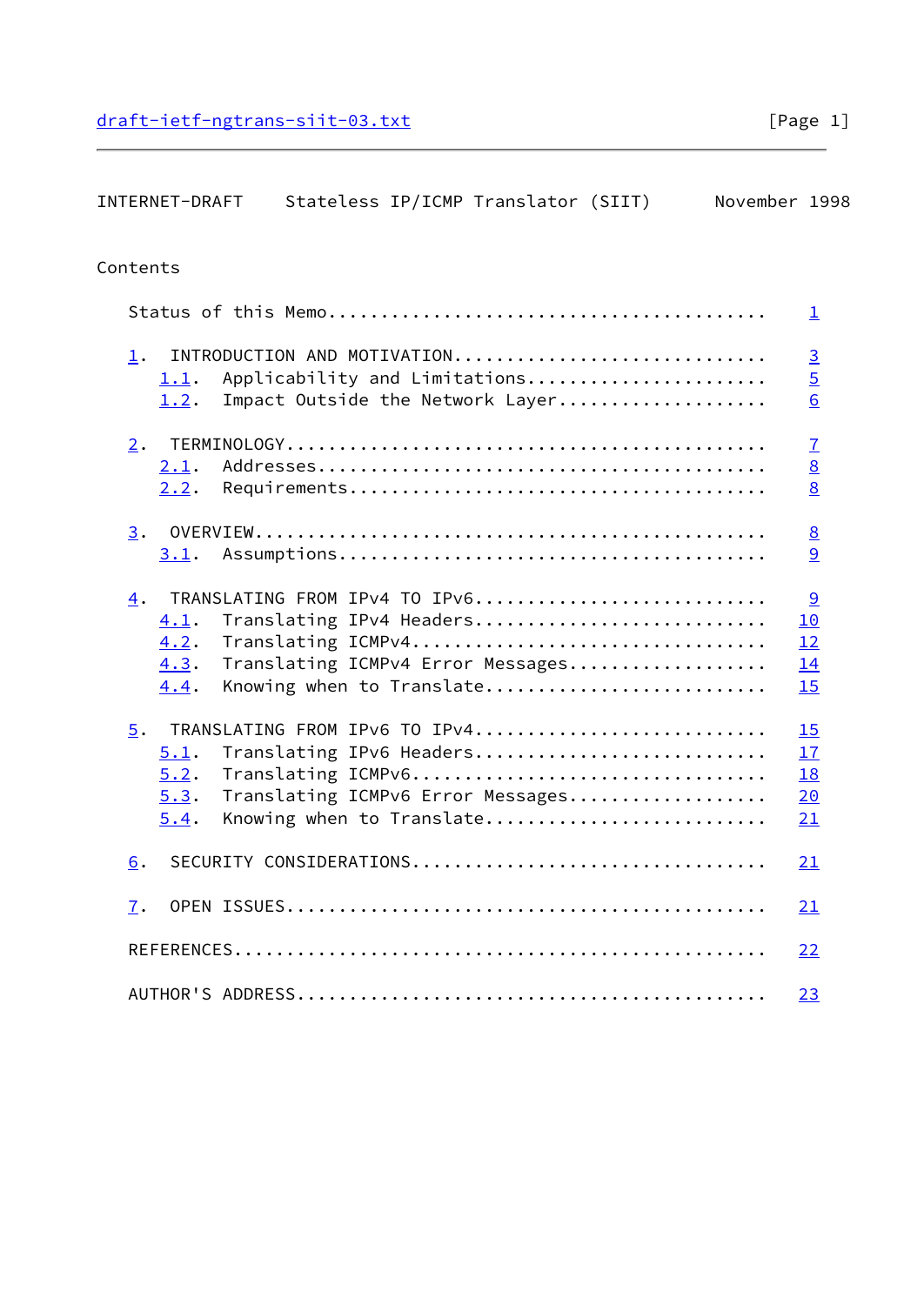[draft-ietf-ngtrans-siit-03.txt](https://datatracker.ietf.org/doc/pdf/draft-ietf-ngtrans-siit-03.txt) [Page 2]

<span id="page-2-1"></span>INTERNET-DRAFT Stateless IP/ICMP Translator (SIIT) November 1998

#### <span id="page-2-0"></span>[1](#page-2-0). INTRODUCTION AND MOTIVATION

 The transition mechanisms specified in [\[TRANS-MECH](#page-24-1)] handle the case of dual IPv4/IPv6 hosts interoperating with both dual hosts and IPv4-only hosts which is needed early in the transition to IPv6. The dual hosts are assigned both an IPv4 and one or more IPv6 addresses. As the pool of globally unique IPv4 addresses becomes smaller and smaller as the Internet grows there will be a desire to take advantage of the large IPv6 address and not require that every new Internet node have a permanently assigned IPv4 address.

 There are several different scenarios where there might be IPv6-only hosts that need to communicate with IPv4-only hosts. These IPv6 hosts might be IPv4-capable, i.e. include an IPv4 implementation but not be assigned an IPv4 address, or they might not even include an IPv4 implementation.

- A completely new network with new devices that all support IPv6. In this case it might be beneficial to not have to configure the routers within the new network to route IPv4 since none of the hosts in the new network are configured with IPv4 addresses. But these new IPv6 devices might occasionally need to communicate with some IPv4 nodes out on the Internet.
- An existing network where a large number of IPv6 devices are added. The IPv6 devices might have both an IPv4 and an IPv6 protocol stack but there is not enough global IPv4 address space to give each one of them a permanent IPv4 address. In this case it is more likely that the routers in the network already route IPv4 and are upgraded to dual routers.

 If there is no IPv4 routing inside the network i.e., the cloud that contains the new devices, some possible solutions are to either use the translators specified in this document at the boundary of the cloud, or to use Application Layer Gateways (ALG) on dual nodes at the cloud's boundary. The ALG solution is less flexible in that it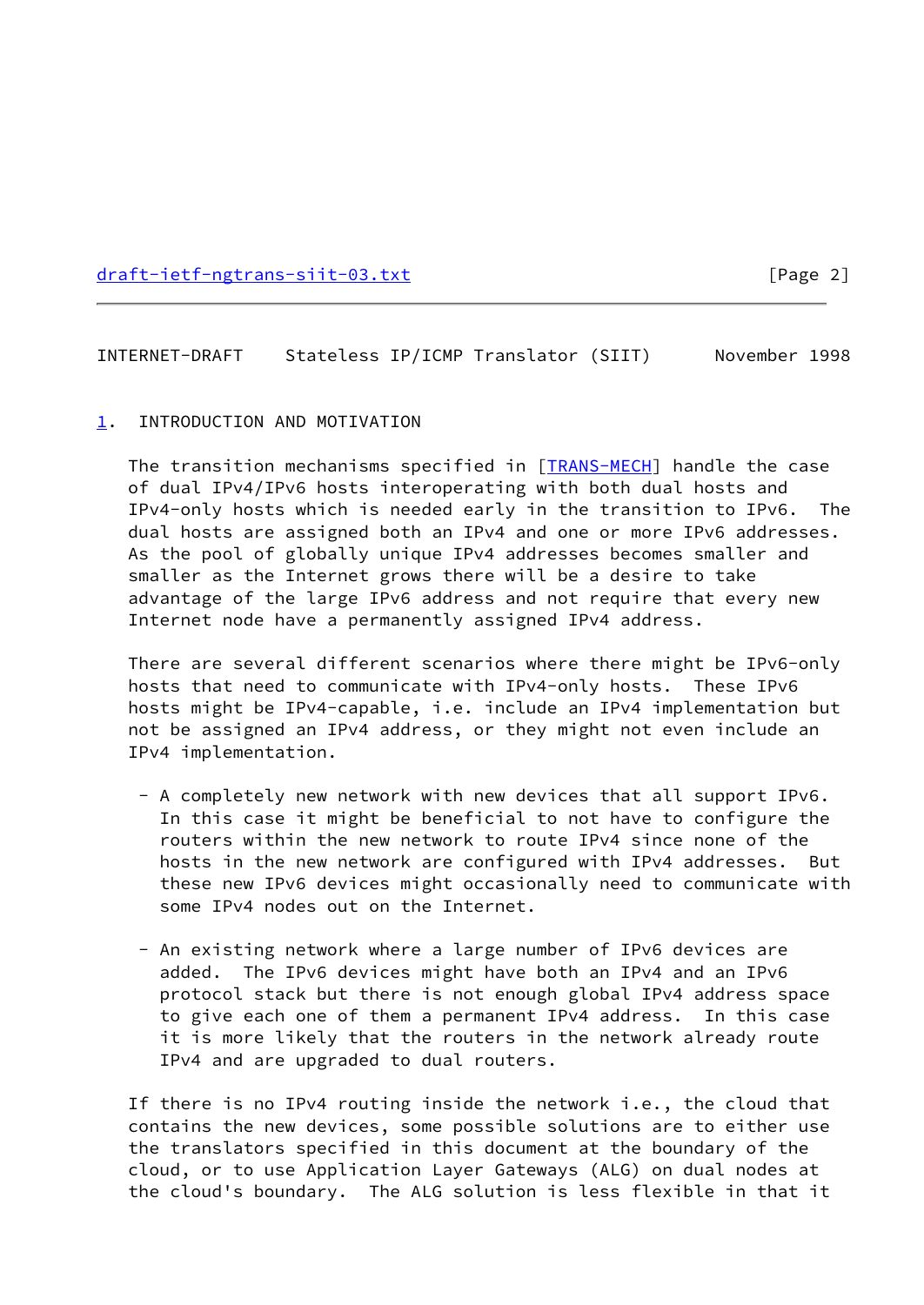is application protocol specific and it is also less robust since a the ALG box is likely to be a single point of failure for a connection using that box.

 If there IPv4 routing is supported inside the cloud and the implementations support both IPv6 and IPv4 it might suffice to have a mechanism for allocating temporary IPv4 and use IPv4 end to end when communicating with IPv4-only nodes. However, it would seem that such a solution would require the pool of temporary IPv4 addresses to be partitioned across all the subnets in the cloud which would either require a larger pool of IPv4 addresses or result in cases where communication would fail due to no available IPv4 address for the

## [draft-ietf-ngtrans-siit-03.txt](https://datatracker.ietf.org/doc/pdf/draft-ietf-ngtrans-siit-03.txt) [Page 3]

INTERNET-DRAFT Stateless IP/ICMP Translator (SIIT) November 1998

node's subnet.

 This document specifies a mechanism by which IPv6-only nodes can interoperate with IPv4-only nodes by having the IPv6-only nodes somehow acquire a temporary IPv4 address. That IPv4 address will be used as an IPv4-compatible IPv6 address and the packets will travel through a stateless IP/ICMP translator that will translate the packet headers between IPv4 and IPv6 and translate the addresses in those headers between IPv4 addresses on one side and IPv4-compatible or IPv4-mapped IPv6 addresses on the other side.

 This specification does not cover how an IPv6 node can acquire a temporary IPv4 address and how such a temporary address be registered in the DNS. The DHCP protocol, perhaps with some extensions, could probably be used to acquire temporary addresses with short leases but that is outside the scope of this document. The mechanism for routing this temporary IPv4 address (or the IPv4-compatible IPv6 address) in the site is currently not specified in this document.

 The figures below show how the Stateless IP/ICMP Translator (SIIT) can be used initially for small networks (e.g., a single subnet) and later for a site which has IPv6-only hosts in a dual IPv4/IPv6 network. This use assumes a mechanism for the IPv6 nodes to acquire an temporary address from the pool of IPv4 addresses. Note that SIIT is not likely to be useful later during transition when most of the Internet is IPv6 and there are only small islands of IPv4 nodes, since such use would either require the IPv6 nodes to acquire temporary IPv4 addresses from a "distant" SIIT box operated by a different administration, or require that the IPv6 routing contain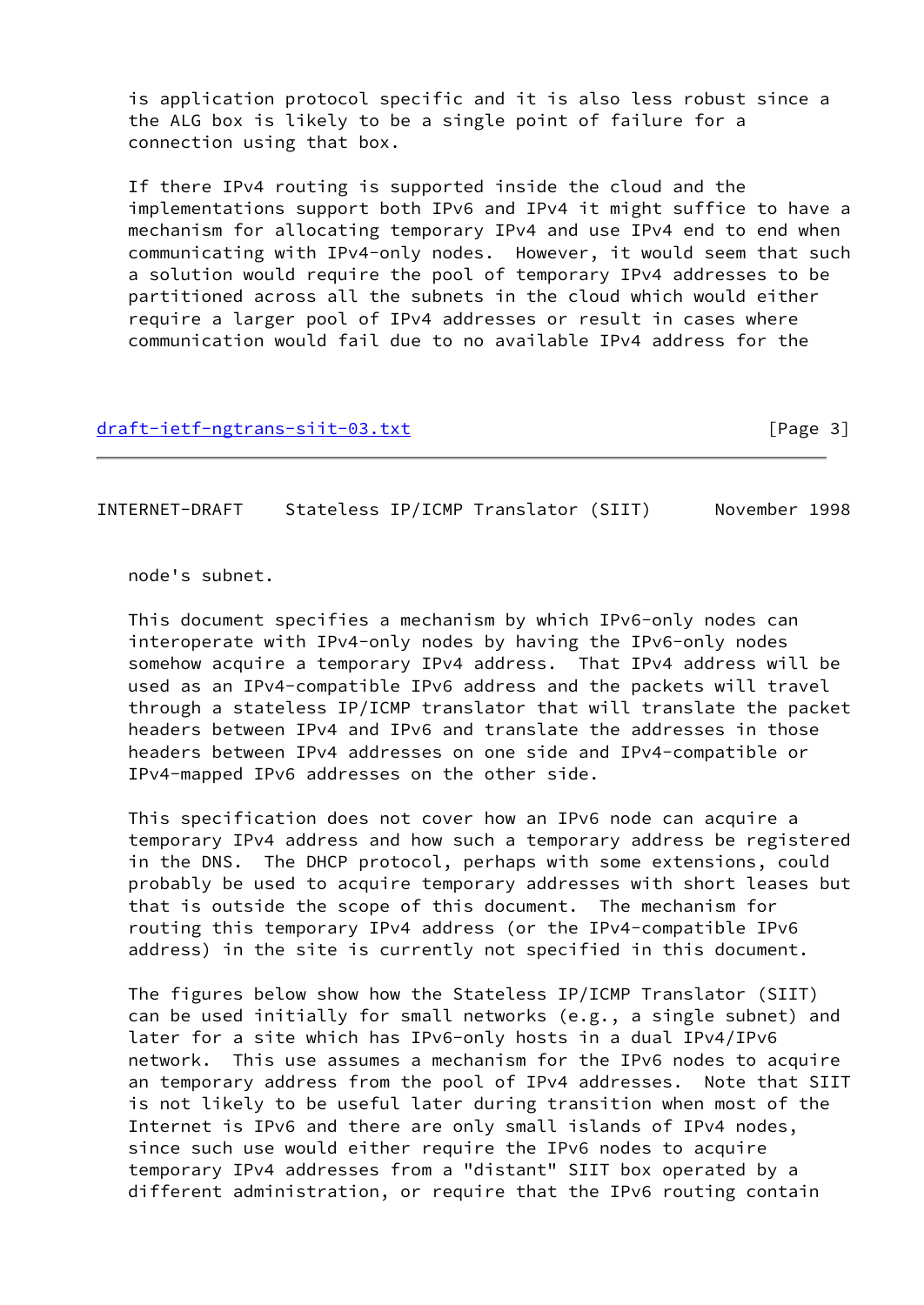routes for IPv6-mapped addresses. (The latter is known to be a very bad idea.)



Figure 1. Using SIIT for a single IPv6-only subnet.

[draft-ietf-ngtrans-siit-03.txt](https://datatracker.ietf.org/doc/pdf/draft-ietf-ngtrans-siit-03.txt) [Page 4]

<span id="page-4-1"></span>INTERNET-DRAFT Stateless IP/ICMP Translator (SIIT) November 1998



 Figure 2. Using SIIT for an IPv6-only or dual cloud (e.g. a site) which contains some IPv6-only hosts as well as IPv4 hosts.

#### <span id="page-4-0"></span>[1.1](#page-4-0). Applicability and Limitations

The IPv6 protocol [[IPv6\]](#page-24-2) has been designed so that the transport pseudo-header checksums are not affected by such a translation thus the translator does not need to modify TCP and UDP headers. However, ICMPv6 include a pseudo-header checksum but it is not present in ICMPv4 thus the checksum in ICMP messages need to be modified by the translator. In addition, ICMP error messages contain an IP header as part of the payload thus the translator need to rewrite those parts of the packets to make the receiver be able to understand the included IP header. However, all of the translators operations,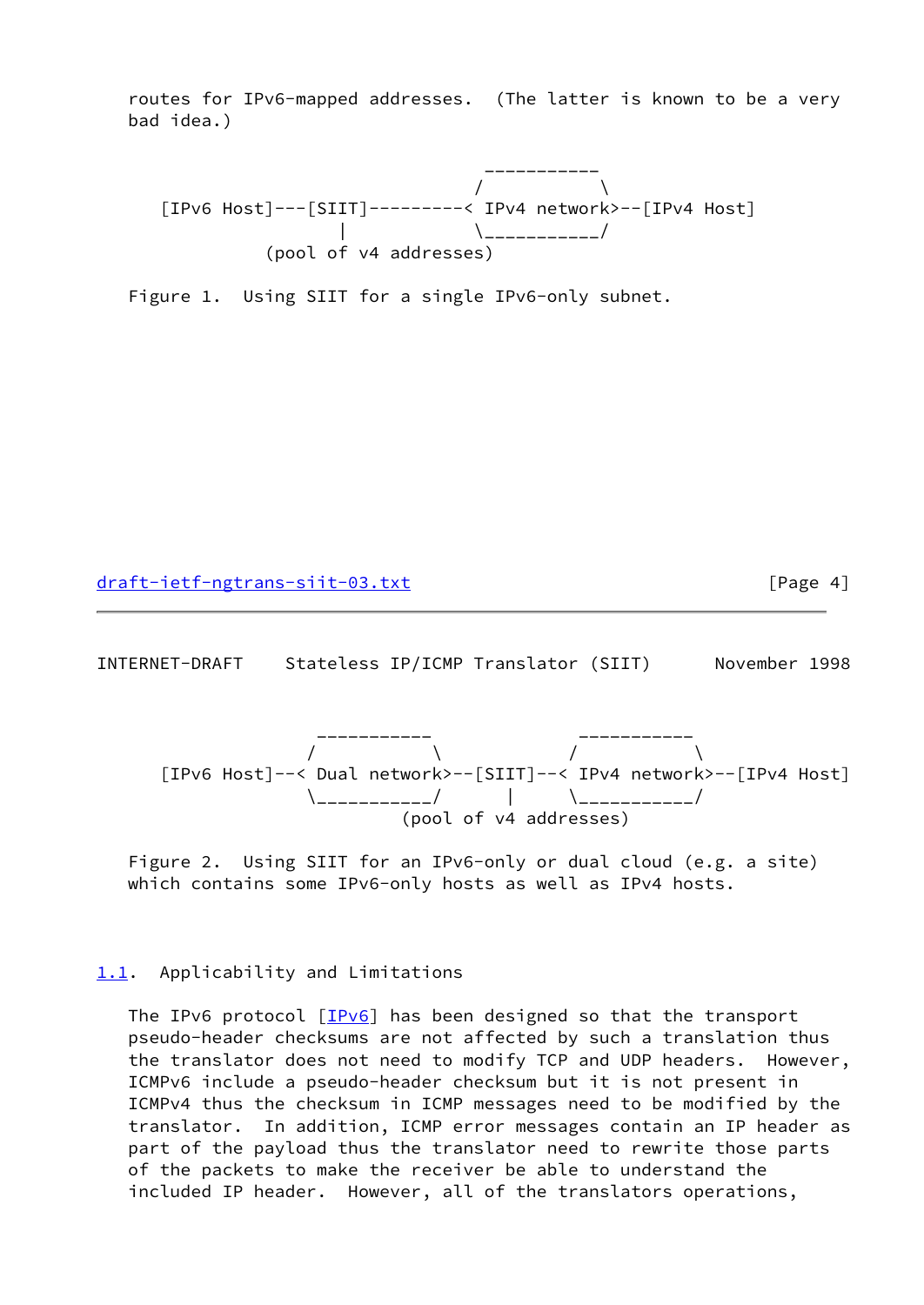including path MTU discovery, are stateless in the sense that the translator operates independently of each packet and does not retain any state from one packet to another. This allows redundant translator boxes without any coordination and a given TCP connection can have the two directions of packets go through different translator boxes.

 The translating function as specified in this document does not translate any IPv4 options and it does not translate IPv6 routing headers, hop-by-hop extension headers, or destination options headers. It could be possible to define a translation between source routing in IPv4 and IPv6. However such a translation would not be semantically correct since the IPv4 source routing option performs a "record route" function as the nodes listed in the source route are traversed and the IPv6 routing header does not include the record route aspect. Also, the usefulness of source routing when going through a header translator might be limited since all the routers would need to have an IPv4 address (or an IPv4-compatible IPv6 address) since the IPv4-only node will send a source option containing only IPv4 addresses.

 At first sight it might appear that the IPsec functionality [IPv6-SA, IPv6-ESP, IPv6-AH] can not be carried across the translator. However, since the translator does not modify any headers above the logical IP layer (IP headers, IPv6 fragment headers, and ICMP messages) packets encrypted using ESP in Transport-mode can be

[draft-ietf-ngtrans-siit-03.txt](https://datatracker.ietf.org/doc/pdf/draft-ietf-ngtrans-siit-03.txt) [Page 5]

<span id="page-5-0"></span>INTERNET-DRAFT Stateless IP/ICMP Translator (SIIT) November 1998

 carried through the translator. [Note that this assumes that the key management can operate between the IPv6-only and the IPv4-only node.] The use of AH headers is more complex since the AH computation covers most of the fields in the IP header. Should it be possible for the IPv6 node to predict the value of all the IPv4 header fields on the other side of the translator then the IPv6 node could calculate the authentication data using an IPv4 header instead of the IPv6 header even though it is sending and receiving IPv6 packets. [Currently this is not possible since the IP fragment identification field is not carried end-to-end through the translator in all cases. This could be resolved by changing AH to not include the fragment identification field in the AH computation for either IPv4 or IPv6.] For ESP Tunnel-mode the IPv6 node would have to be able to parse and generate "inner" IPv4 headers since the inner IP will be encrypted together with the transport protocol.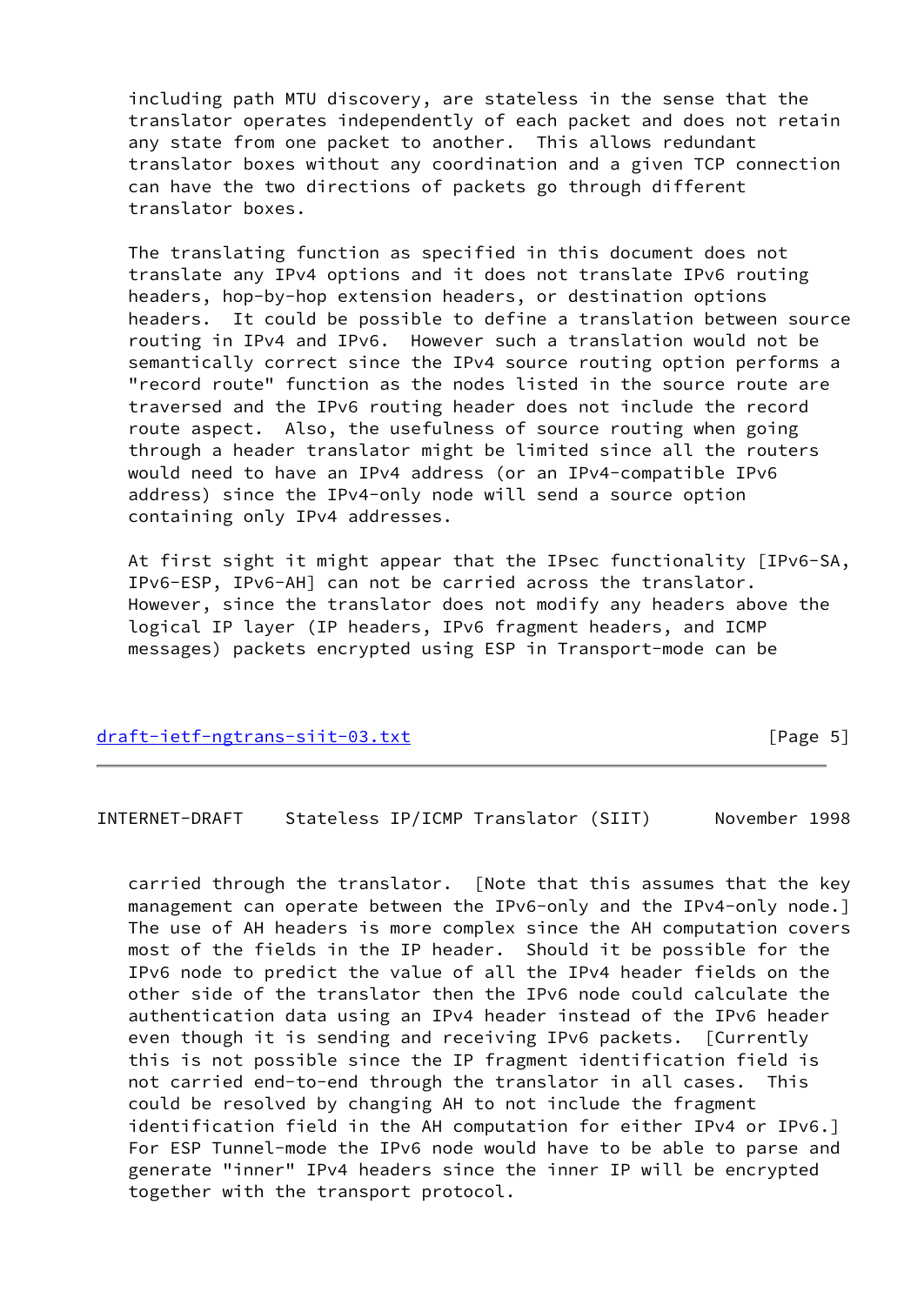IPv4 multicast addresses can not be mapped to IPv6 multicast addresses. For instance, ::ffff:224.1.2.3 is an IPv4 mapped IPv6 address with a class D address, however it is not an IPv6 multicast address. While the IP/ICMP translation aspect of this draft works for multicast packets this address mapping limitation makes it hard to the techniques in this draft for multicast traffic.

### <span id="page-6-0"></span>[1.2](#page-6-0). Impact Outside the Network Layer

 The potential existence of stateless IP/ICMP translators is already taken care of from a protocol perspective in  $[IPv6]$  $[IPv6]$ . However, an IPv6 node that wants to be able to use translators need some additional logic in the network layer.

 The network layer in an IPv6-only node when presented with either an IPv4 destination address or an IPv4-mapped IPv6 destination address by the application is likely to drop the packet and return some error message to the application. In order to take advantage of translators such a node should instead send an IPv6 packet where the destination address is the IPv4-mapped address and the source address is the nodes temporarily assigned IPv4-compatible address. If the node does not have a temporarily assigned IPv4-compatible address it should acquire one using mechanisms that are not discussed in this document.

 Note that the above also applies to a dual implementation node which is not configured with any IPv4 address.

 There are no extra changes needed to applications to operate through a translator. The applications that have been modified to work on a dual node already have the mechanisms to determine whether they are

#### [draft-ietf-ngtrans-siit-03.txt](https://datatracker.ietf.org/doc/pdf/draft-ietf-ngtrans-siit-03.txt) [Page 6]

<span id="page-6-1"></span>INTERNET-DRAFT Stateless IP/ICMP Translator (SIIT) November 1998

 communicating with an IPv4 or an IPv6 peer. Thus if the applications need to modify their behavior depending on the type of the peer, such as ftp determining which flavor of PORT command to use, they already need to do that when running on dual nodes and the presense of translators does not add anything. For example, when using the socket API [[RFC 2133\]](https://datatracker.ietf.org/doc/pdf/rfc2133) the applications know that the peer is IPv6 if they get an AF\_INET6 address from the name service and the address is not an IPv4-mapped address (i.e., IN6\_IS\_ADDR\_V4MAPPED returns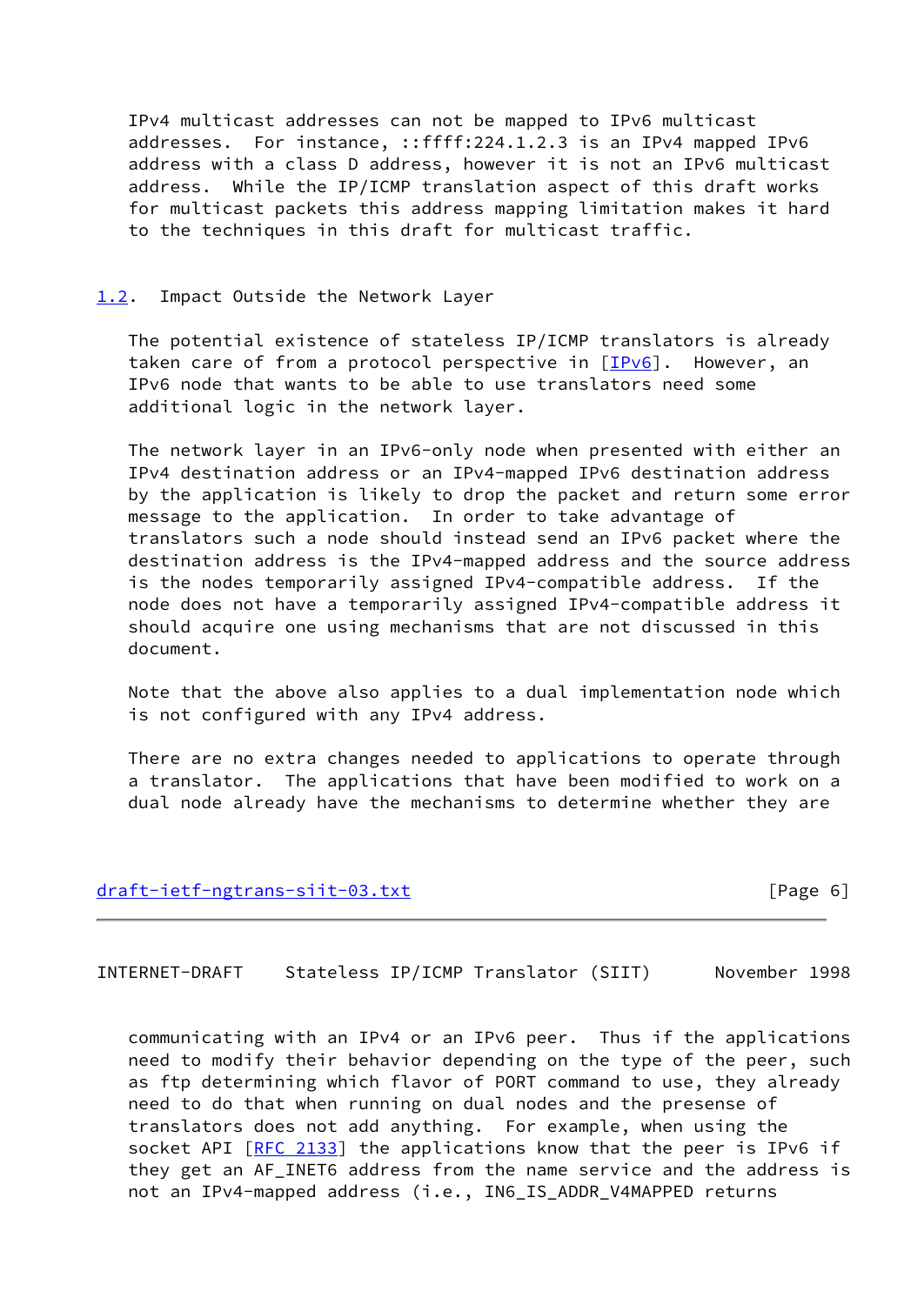false). If this is not the case, i.e., the address is AF\_INET or an IPv4-mapped IPv6 address, the peer is IPv4.

 One way of viewing the translator, which might help clarify why applications do not need to know that a translator is used, is to look at the information that is passed from the transport layer to the network layer. If the transport passes down an IPv4 address (whether or not is in the IPv4-mapped encoding) this means that at some point there will be IPv4 packets generated. In a dual node the generation of the IPv4 packets takes place in the sending node. In an IPv6-only node conceptually the only difference is that the IPv4 packet is generated by the translator - all the information that the transport layer passed to the network layer will be conveyed to the translator in some form. That form just "happens" to be in the form of an IPv6 header.

#### <span id="page-7-0"></span>[2](#page-7-0). TERMINOLOGY

This documents uses the terminology defined in  $[IPv6]$  $[IPv6]$  and  $[TRANS-$ MECH] with these clarifications:

IPv4 capable node:

 A node which has an IPv4 protocol stack. In order for the stack to be usable the node must be assigned one or more IPv4 addresses.

 IPv4 enabled node: A node which has an IPv4 protocol stack and is assigned one or more IPv4 addresses. Both IPv4-only and IPv6/IPv4 nodes are IPv4 enabled.

IPv6 capable node:

 A node which has an IPv6 protocol stack. In order for the stack to be usable the node must be assigned one or more IPv6 addresses.

IPv6 enabled node: A node which has an IPv6 protocol stack

[draft-ietf-ngtrans-siit-03.txt](https://datatracker.ietf.org/doc/pdf/draft-ietf-ngtrans-siit-03.txt) [Page 7]

<span id="page-7-1"></span>INTERNET-DRAFT Stateless IP/ICMP Translator (SIIT) November 1998

and is assigned one or more IPv6 addresses. Both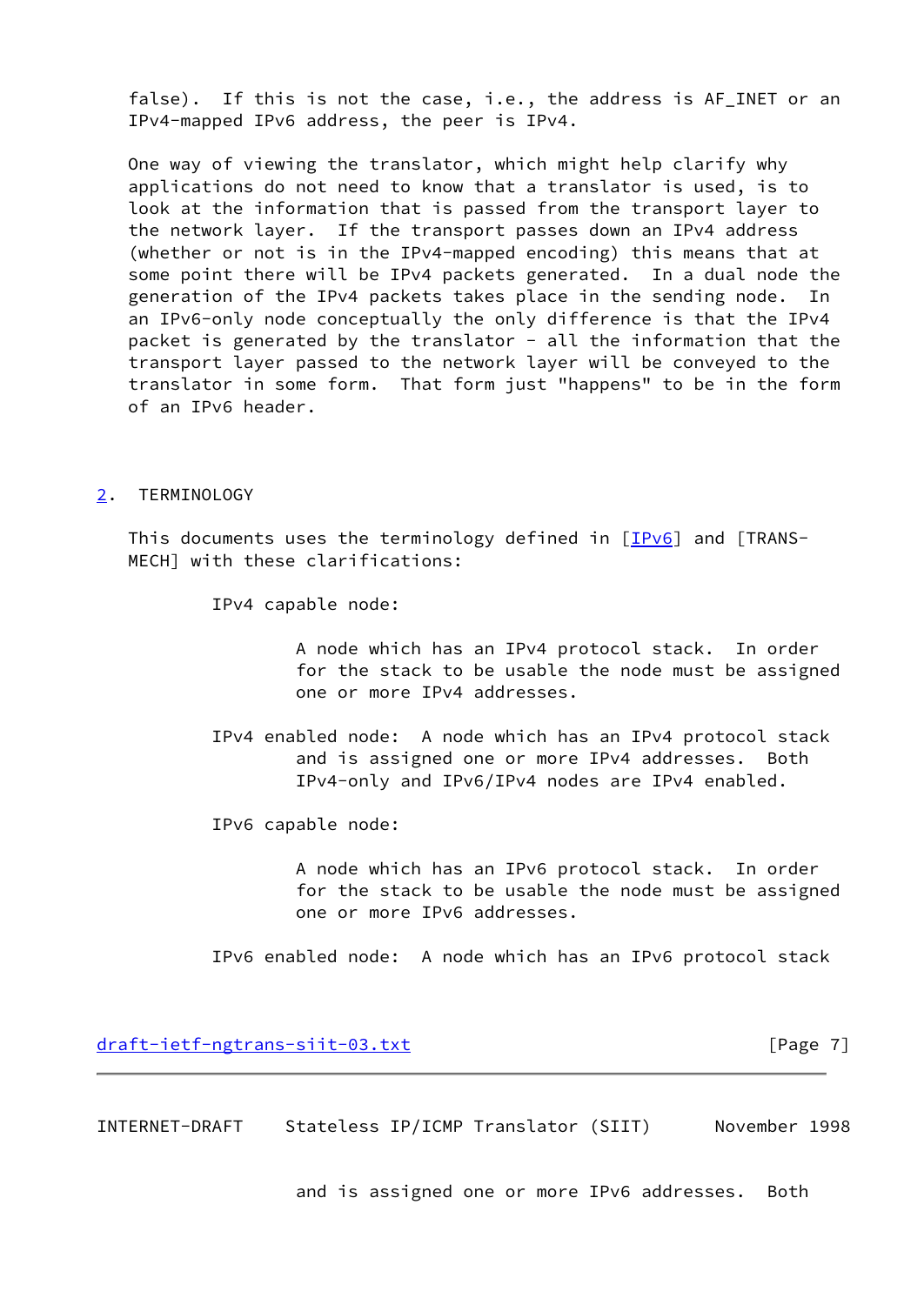# <span id="page-8-0"></span>[2.1](#page-8-0). Addresses

 In addition to the forms of addresses defined in [\[ADDR-ARCH\]](#page-24-3) this document also introduces the new form of IPv4-translated address to avoid using IPv4-compatible addresses outside the intended use of automatic tunneling. Thus the address forms are:

IPv4-mapped:

 An address of the form 0::ffff:a.b.c.d which refers to a node that is not IPv6-capable. In addition to its use in the API this protocol uses IPv4-mapped addresses in IPv6 packets to refer to an IPv4 node. IPv4-compatible: An address of the form 0::0:a.b.c.d which refers to an IPv6/IPv4 node that supports automatic tunneling. Such addresses are not used in this protocol. IPv4-translated: An address of the form 0::ffff:0:a.b.c.d which refers to an IPv6-enabled node. Note that the prefix 0::ffff:0:0:0/96 is chosen to checksum to zero to avoid any changes to the transport protocol's pseudo header checksum.

# <span id="page-8-1"></span>[2.2](#page-8-1). Requirements

 The keywords MUST, MUST NOT, REQUIRED, SHALL, SHALL NOT, SHOULD, SHOULD NOT, RECOMMENDED, MAY, and OPTIONAL, when they appear in this document, are to be interpreted as described in [\[KEYWORDS](#page-24-4)].

# <span id="page-8-2"></span>[3](#page-8-2). OVERVIEW

 The protocol translators are assumed to fit around some piece of topology that includes some IPv6-only nodes and can also include IPv4 nodes and dual nodes. There has to be a translator on each path in and out of this cloud to ensure that the packets always get translated. This does not require a translator at every physical connection between the cloud and the rest of the Internet since the routing can be used to deliver the packets to the translator.

 For outbound packets i.e., packets that need to be translated from IPv6 to IPv4, it is sufficient to have a route for the IPv4-mapped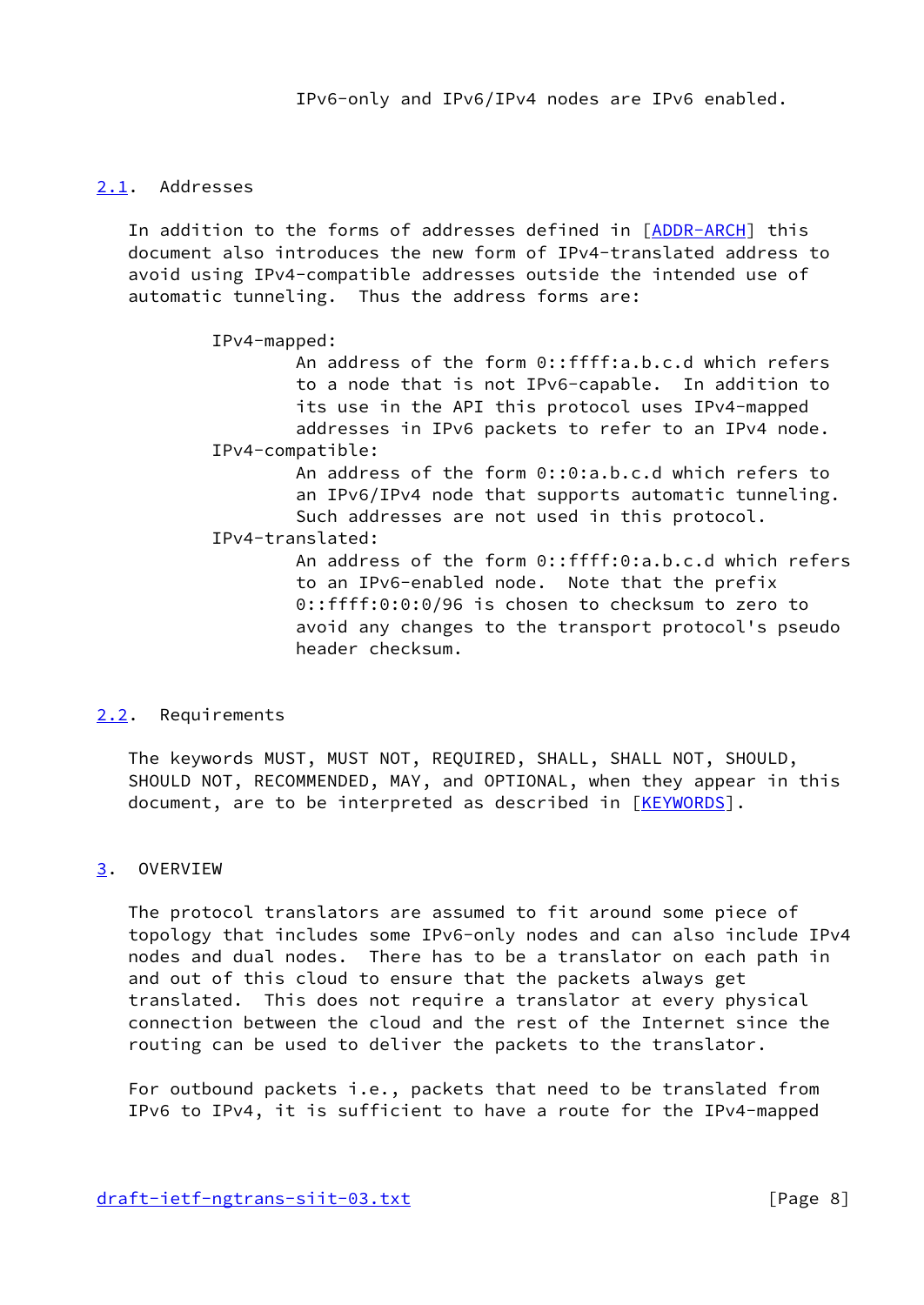<span id="page-9-1"></span>INTERNET-DRAFT Stateless IP/ICMP Translator (SIIT) November 1998

 address prefix (::ffff:0:0/96) injected in the internal IPv6 routing tables. This route will deliver packets to the translator since all IPv6 packets that need translation will have an IPv4-mapped IPv6 destination address.

 Inbound IPv4 packets needing translation are likely to have some temporary IPv4 address that is drawn from a pool of such addresses. Thus the internal IPv4 routing tables could have one or more routes for the whole pool that direct the packets to the translator.

## <span id="page-9-0"></span>[3.1](#page-9-0). Assumptions

 The IPv6 nodes using the translator must have an IPv4-translated IPv6 address while it is communicating with IPv4 nodes.

#### <span id="page-9-2"></span>[4](#page-9-2). TRANSLATING FROM IPv4 TO IPv6

When an IPv4-to-IPv6 translator receives an IPv4 datagram addressed to a destination that lies outside of the attached IPv4 island, it translates the IPv4 header of that packet into an IPv6 header. It then forwards the packet based on the IPv6 destination address. The original IPv4 header on the packet is removed and replaced by a IPv6 header. Except for ICMP packets the transport layer header and data portion of the packet are left unchanged.

| IPv4<br>Header                       | IPv6<br>Header                     |
|--------------------------------------|------------------------------------|
| Transport<br>Layer<br>===><br>Header | Fragment<br>Header<br>(not always) |
| Data<br>$\tilde{\phantom{a}}$        | Transport<br>Layer<br>Header       |
|                                      | Data                               |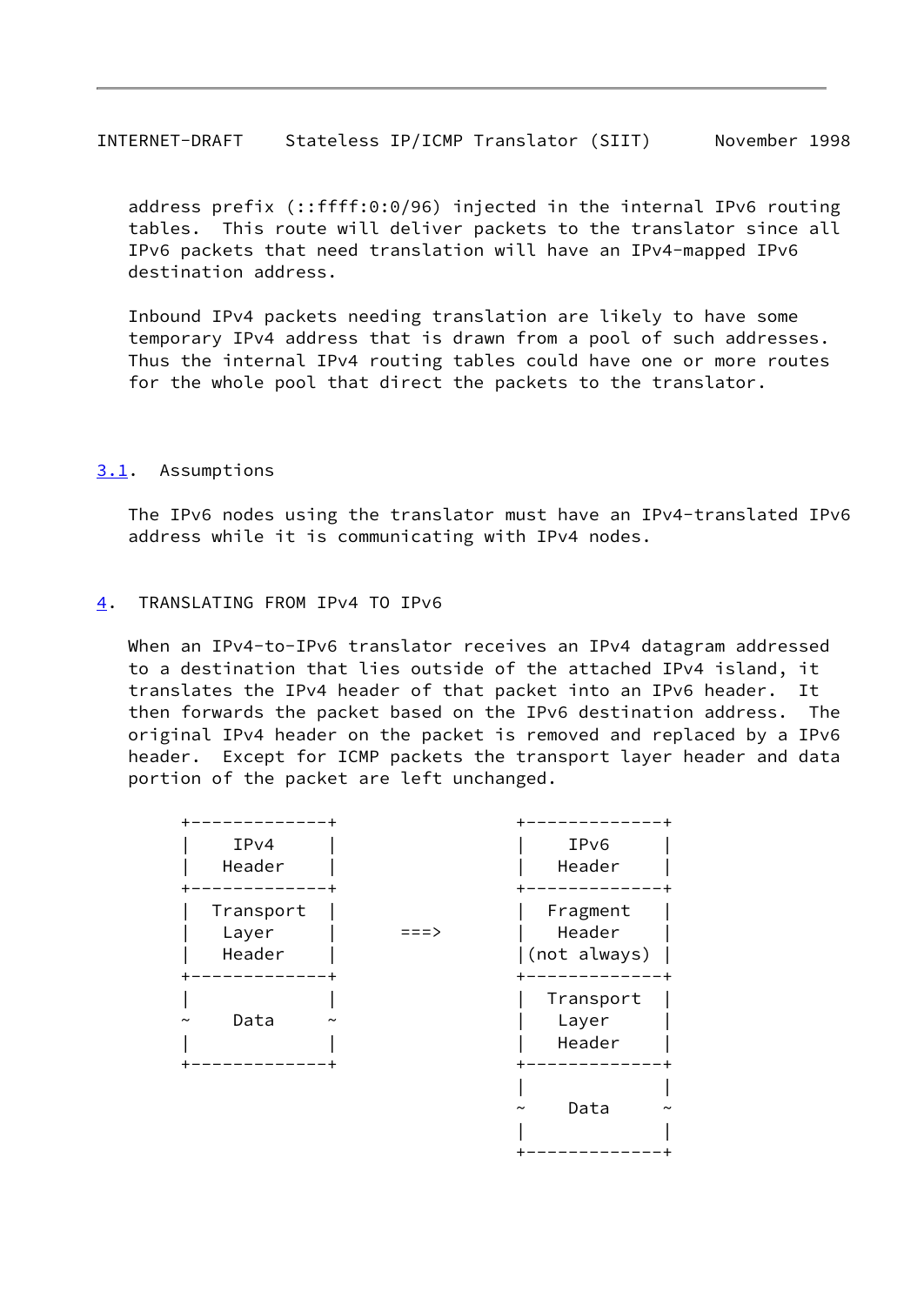[draft-ietf-ngtrans-siit-03.txt](https://datatracker.ietf.org/doc/pdf/draft-ietf-ngtrans-siit-03.txt) [Page 9]

<span id="page-10-0"></span>INTERNET-DRAFT Stateless IP/ICMP Translator (SIIT) November 1998

 One of the differences between IPv4 and IPv6 is that in IPv6 path MTU discovery is mandatory but it is optional in IPv4. This implies that IPv6 routers will never fragment a packet - only the sender can do fragmentation.

 When the IPv4 node performs path MTU discovery (by setting the DF bit in the header) the path MTU discovery can operate end-to-end i.e. across the translator. In this case either IPv4 or IPv6 routers might send back ICMP "packet too big" messages to the sender. When these ICMP errors are sent by the IPv6 routers they will pass through a translator which will translate the ICMP error to a form that the IPv4 sender can understand. In this case an IPv6 fragment header is only included if the IPv4 packet is already fragmented.

 However, when the IPv4 sender does not perform path MTU discovery the translator has to ensure that the packet does not exceed the path MTU on the IPv6 side. This is done by fragmenting the IPv4 packet so that it fits in 576 byte IPv6 packet since IPv6 guarantees that 576 byte packets never need to be fragment. Also, when the IPv4 sender does not perform path MTU discovery the translator MUST always include an IPv6 fragment header to indicate that the sender allows fragmentation. That is needed should the packet pass through an IPv6-to-IPv4 translator.

 The above rules ensure that when packets are fragmented either by the sender or by IPv4 routers that the low-order 16 bits of the fragment identification is carried end-end to ensure that packets are correctly reassembled. In addition, the rules use the presence of an IPv6 fragment header to indicate that the sender might not be using path MTU discovery i.e. the packet should not have the DF flag set should it later be translated back to IPv4.

 Other than the special rules for handling fragments and path MTU discovery the actual translation of the packet header consists of a simple mapping as defined below. Note that ICMP packets require special handling in order to translate the content of ICMP error message and also to add the ICMP pseudo-header checksum.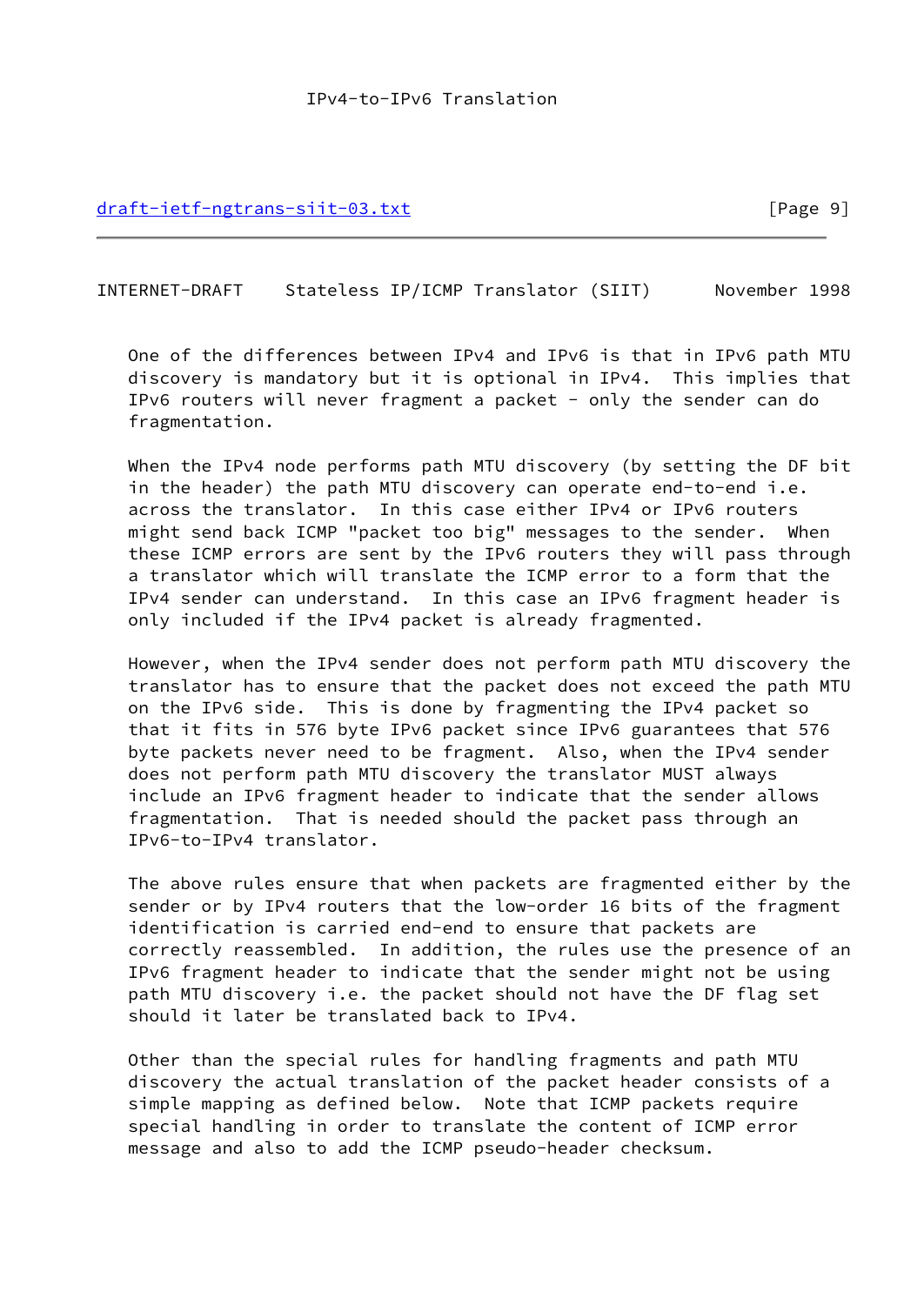<span id="page-11-0"></span>[4.1](#page-11-0). Translating IPv4 Headers

 If the DF flag is not set and the IPv4 packet will result in an IPv6 packet larger than 576 bytes the IPv4 packet MUST be fragmented prior to translating it. Since IPv4 packets with DF not set will always result in a fragment header being added to the packet the IPv4 packets must be fragmented so that their length, excluding the IPv4 header, is at most 528 bytes (576 minus 40 for the IPv6 header and 8

[draft-ietf-ngtrans-siit-03.txt](https://datatracker.ietf.org/doc/pdf/draft-ietf-ngtrans-siit-03.txt) [Page 10]

INTERNET-DRAFT Stateless IP/ICMP Translator (SIIT) November 1998

 for the Fragment header). The resulting fragments are then translated independently using the logic described below.

 If the DF bit is set and the packet is not a fragment (i.e., the MF flag is not set and the Fragment Offset is zero) then there is no need to add a fragment header to the packet. The IPv6 header fields are set as follows:

 Version:  $\sim$  60  $\sim$  60  $\sim$  60  $\sim$  60 Traffic Class: Copied from IP Type Of Service and Precedence field (all 8 bits are copied). Flow Label: 0 (all zero bits) Payload Length: Total length value from IPv4 header, minus the size of the IPv4 header and IPv4 options, if present. Next Header: Protocol field copied from IPv4 header Hop Limit: TTL value copied from IPv4 header. Since the translator is a router, as part of forwarding the packet it needs to decrement either the IPv4 TTL (before the translation) or the IPv6 Hop Limit (after the translation). As part of decrementing the TTL or Hop Limit the translator (as any router) needs to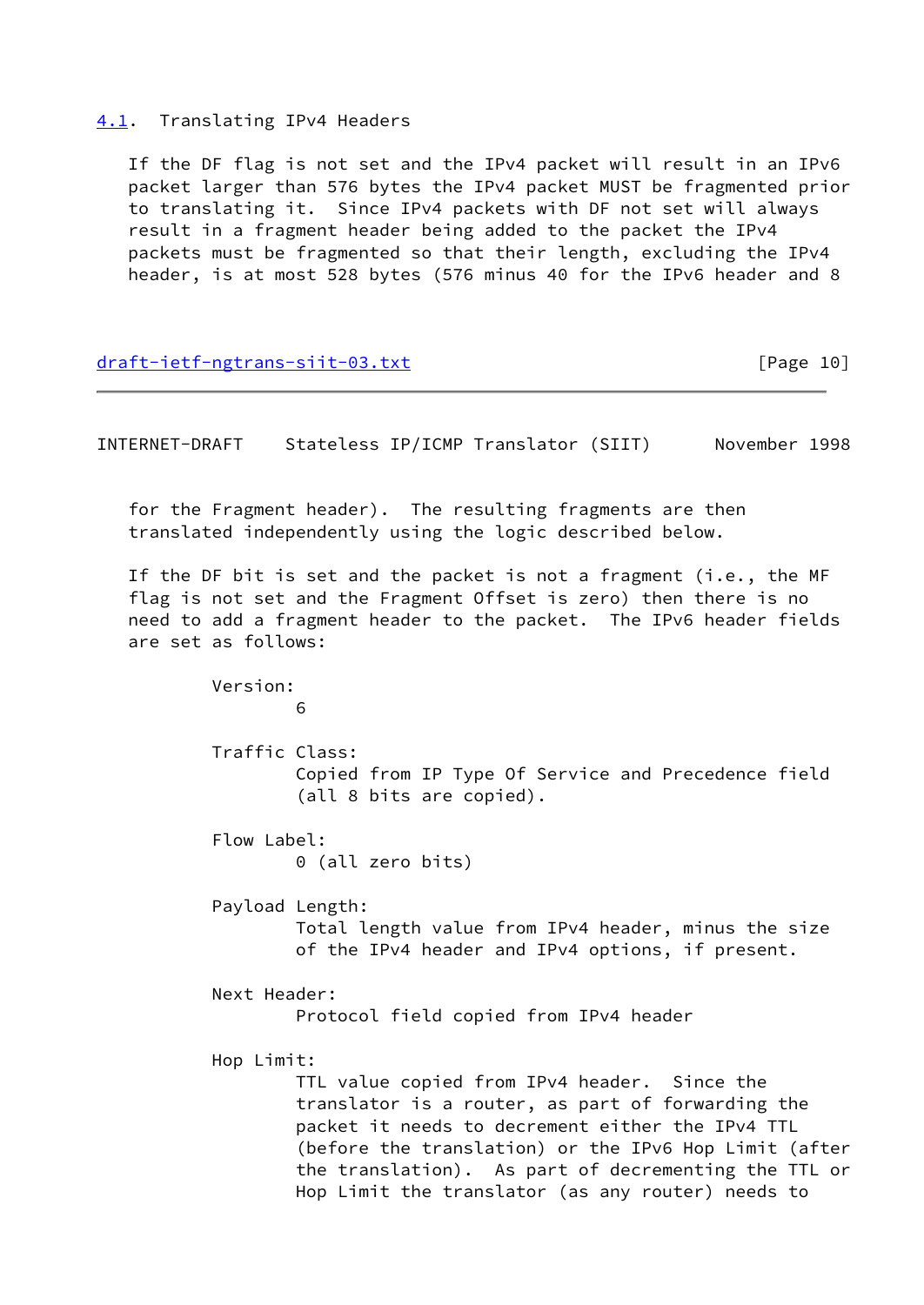check for zero and send the ICMPv4 or ICMPv6 "ttl exceeded" error.

 Source Address: The low-order 32 bits is the IPv4 source address. The high-order 96 bits is the IPv4-mapped prefix (::ffff:0:0/96)

 Destination Address: The low-order 32 bits is the IPv4 destination address. The high-order 96 bits is the IPv4 translated prefix (0::ffff:0:0:0/96)

 If IPv4 options are present in the IPv4 packet, they are ignored i.e., there is no attempt to translate them.

[draft-ietf-ngtrans-siit-03.txt](https://datatracker.ietf.org/doc/pdf/draft-ietf-ngtrans-siit-03.txt) [Page 11]

<span id="page-12-0"></span>INTERNET-DRAFT Stateless IP/ICMP Translator (SIIT) November 1998

 If there is need to add a fragment header (the DF bit is not set or the packet is a fragment) the header fields are set as above with the following exceptions:

IPv6 fields:

 Payload Length: Total length value from IPv4 header, plus 8 for the fragment header, minus the size of the IPv4 header and IPv4 options, if present.

 Next Header: Fragment Header (44).

Fragment header fields:

Next Header:

Protocol field copied from IPv4 header.

Fragment Offset:

Fragment Offset copied from the IPv4 header.

M flag:

More Fragments bit copied from the IPv4 header.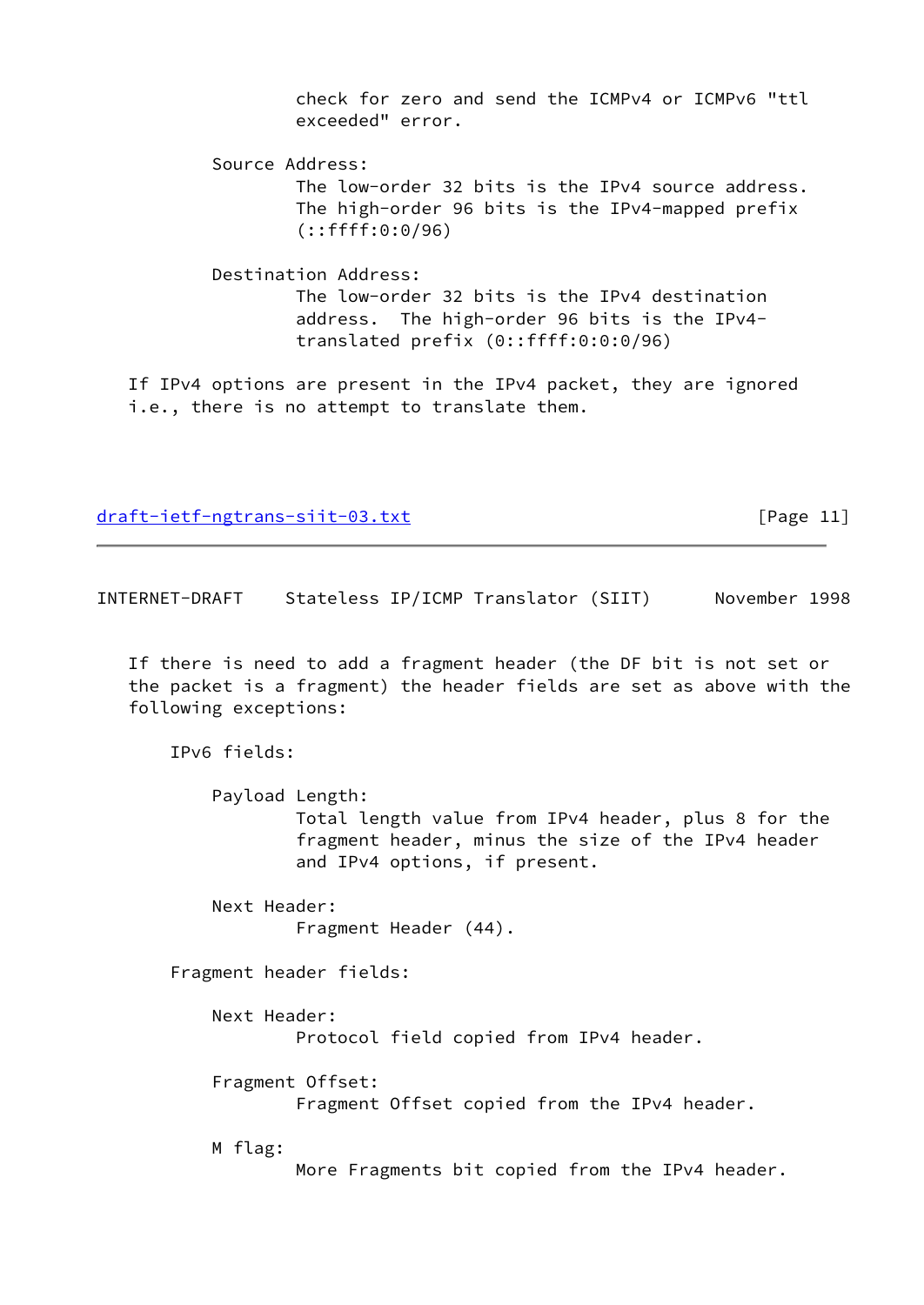Identification: The low-order 16 bits copied from the Identification field in the IPv4 header. The high-order 16 bits set to zero.

#### <span id="page-13-0"></span>[4.2](#page-13-0). Translating ICMPv4

 All ICMP messages that are to be translated require that the ICMP checksum field be updated as part of the translation since ICMPv6, unlike ICMPv4, has a pseudo-header checksum just like UDP and TCP.

 In addition all ICMP packets needs to have the Type value translated and for ICMP error messages the included IP header also needs translation.

The actions needed to translate various ICMPv4 messages are:

ICMPv4 query messages:

 Echo and Echo Reply (Type 8 and Type 0) Adjust the type to 128 and 129, respectively, and adjust the

### [draft-ietf-ngtrans-siit-03.txt](https://datatracker.ietf.org/doc/pdf/draft-ietf-ngtrans-siit-03.txt) [Page 12]

INTERNET-DRAFT Stateless IP/ICMP Translator (SIIT) November 1998

 ICMP checksum both take the type change into account and to include the ICMPv6 pseudo-header.

 Information Request/Reply (Type 15 and Type 16) Obsoleted in ICMPv4. Silently drop.

 Timestamp and Timestamp Reply (Type 13 and Type 14) Obsoleted in ICMPv6. Silently drop.

 Address Mask Request/Reply (Type 17 and Type 18) Obsoleted in ICMPv6. Silently drop.

 ICMP Router Advertisement (Type 9) Single hop message. Silently drop.

 ICMP Router Solicitation (Type 10) Single hop message. Silently drop.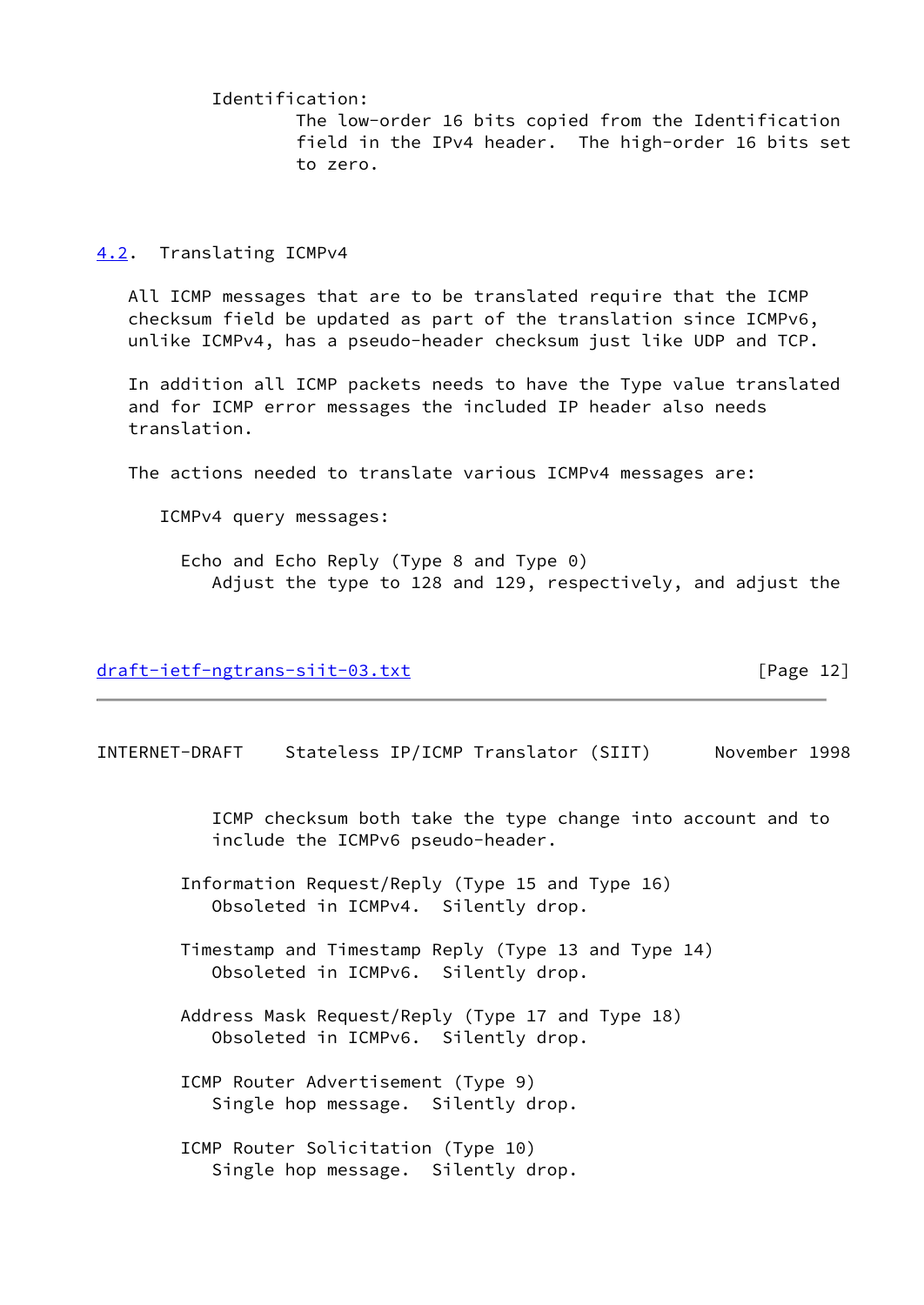Unknown ICMPv4 types Silently drop.

IGMP messages:

 While there are ICMPv6 counterparts for the IGMP messages all the "normal" IGMP messages are single-hop messages and should be silently dropped by the translator. Other IGMP messages might be used by multicast routing protocols and, since it would be a configuration error to try to have router adjacencies across IPv4/IPv6 translators those packets should also be silently dropped.

ICMPv4 error messages:

 Destination Unreachable (Type 3) For all that are not explicitly listed below set the Type to 1.

 Translate the code field as follows: Code 0, 1: Set Code to 0 (no route to destination).

 Code 2: Translate to an ICMPv6 Parameter Problem (Type 4, Code 1) and make the Pointer point to the IPv6 Next Header field.

Code 3: Set Code to 4 (port unreachable).

 Code 4: Translate to an ICMPv6 Packet Too Big message (Type 2) with code 0. The MTU field needs to be adjusted

[draft-ietf-ngtrans-siit-03.txt](https://datatracker.ietf.org/doc/pdf/draft-ietf-ngtrans-siit-03.txt) [Page 13]

<span id="page-14-0"></span>INTERNET-DRAFT Stateless IP/ICMP Translator (SIIT) November 1998

 for the difference between the IPv4 and IPv6 header sizes. Note that if the IPv4 router did not set the MTU field i.e. the router does not implement [[PMTUv4](#page-25-0)], then the translator must use the plateau values specified in [[PMTUv4](#page-25-0)] to determine a likely path MTU and include that path MTU in the ICMPv6 packet. (Use the greatest plateau value that is less than the returned Total Length field.)

Code 5: Set Code to 2 (not a neighbor).

Code 6,7: Set Code to 0 (no route to destination).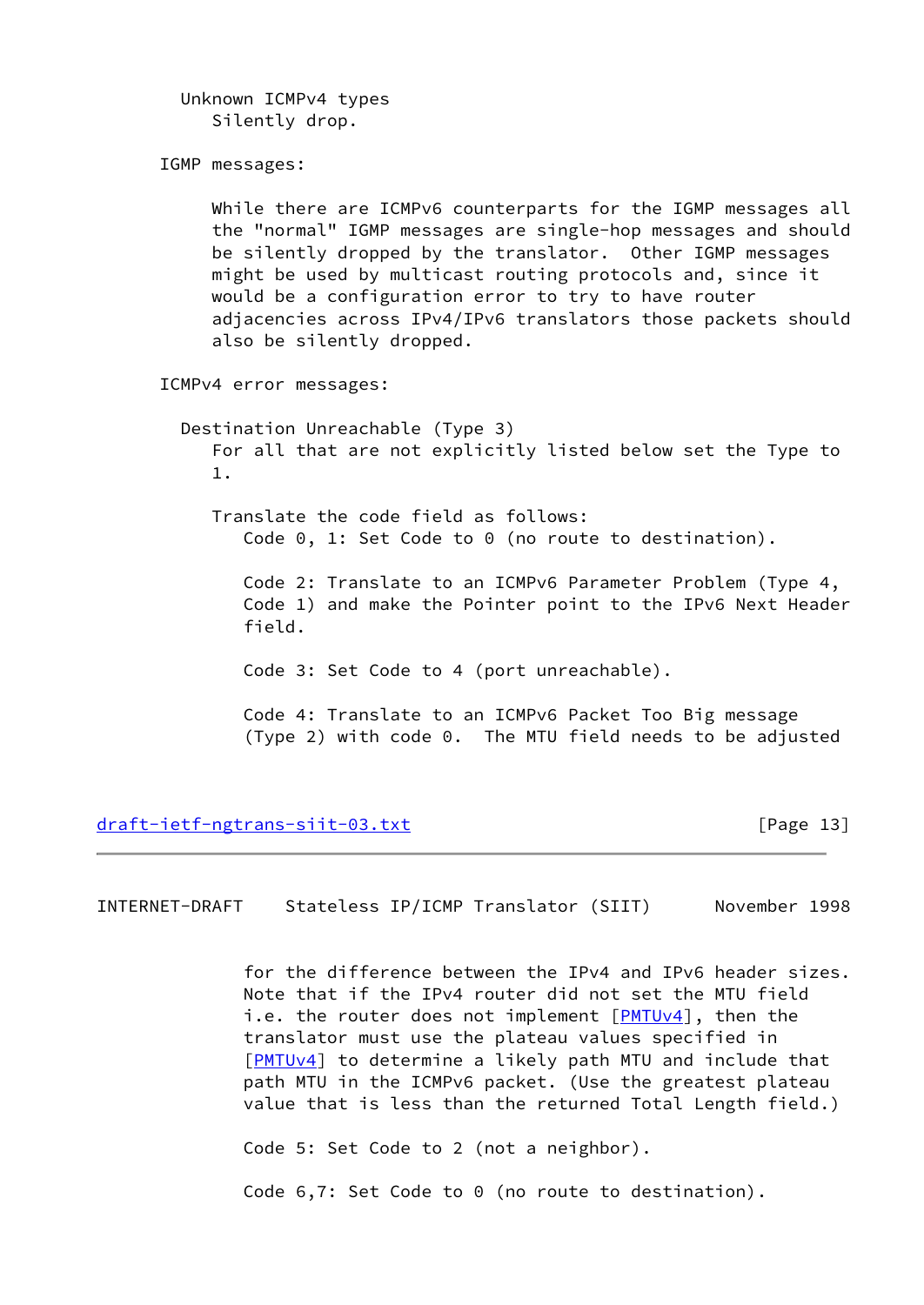Code 8: Set Code to 0 (no route to destination). Code 9, 10: Set Code to 1 (communication with destination administratively prohibited) Code 11, 12: Set Code to 0 (no route to destination). Redirect (Type 5) Single hop message. Silently drop. Source Quench (Type 4) Obsoleted in ICMPv6. Silently drop. Time Exceeded (Type 11) Set the Type field to 3. The Code field is unchanged. Parameter Problem (Type 12) Set the Type field to 4. The Pointer needs to be updated to point to the corresponding field in the translated include IP header.

## <span id="page-15-0"></span>[4.3](#page-15-0). Translating ICMPv4 Error Messages

 There are some differences between the IPv4 and the IPv6 ICMP error message formats as detailed above. In addition, the ICMP error messages contain the IP header for the packet in error which needs to be translated just like a normal IP header. This translated is likely to change the length of the datagram thus the Payload Length field in the outer IPv6 header might need to be updated.

[draft-ietf-ngtrans-siit-03.txt](https://datatracker.ietf.org/doc/pdf/draft-ietf-ngtrans-siit-03.txt) [Page 14]

<span id="page-15-1"></span>

| INTERNET-DRAFT |  | Stateless IP/ICMP Translator (SIIT) | November 1998 |  |
|----------------|--|-------------------------------------|---------------|--|
|                |  |                                     |               |  |

| IPv4   | IPv6   |
|--------|--------|
| Header | Header |
|        |        |
|        |        |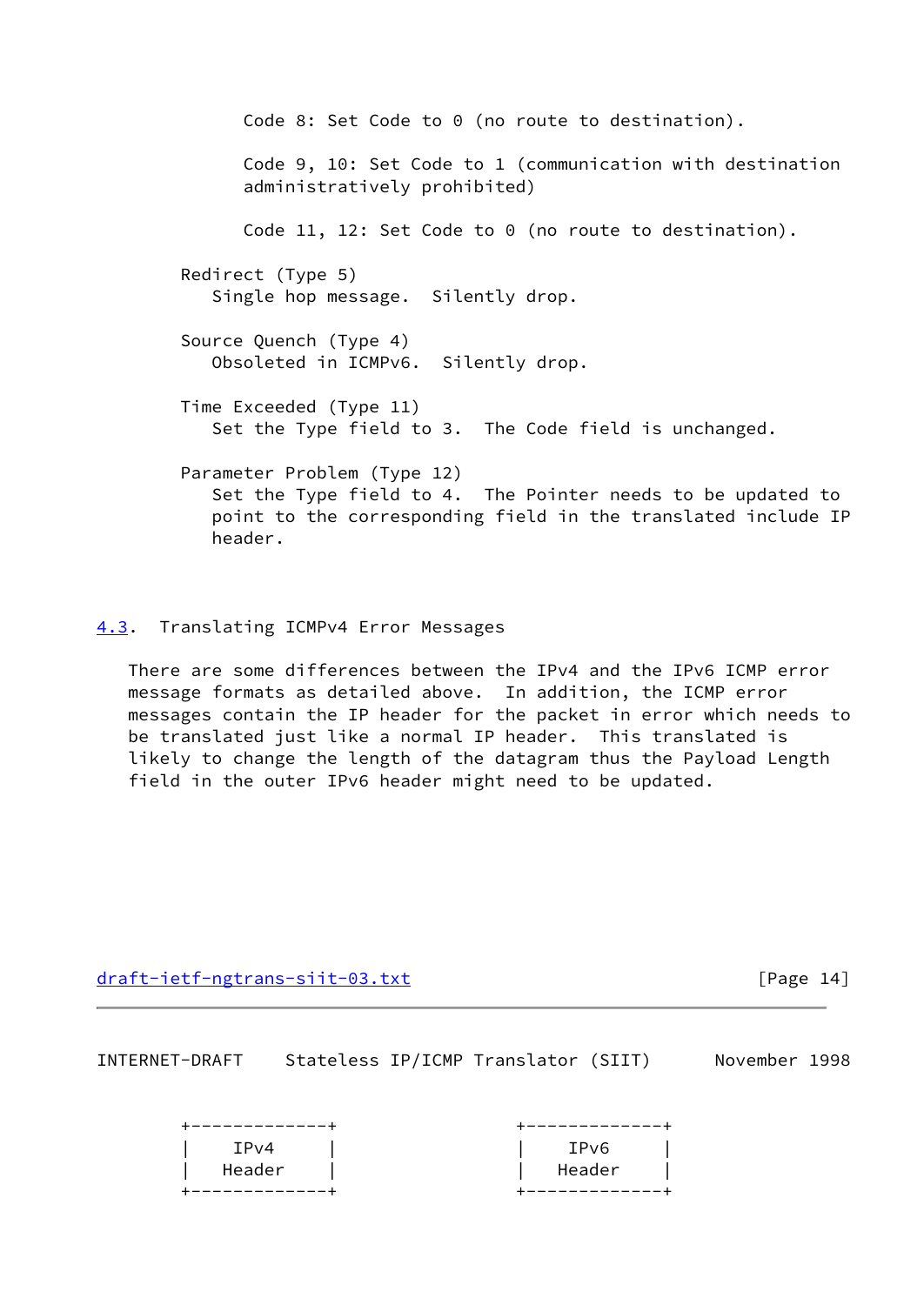| ICMP <sub>v4</sub><br>Header            |      | ICMP <sub>v6</sub><br>Header            |
|-----------------------------------------|------|-----------------------------------------|
| IPv4<br>Header                          | ===> | IPv6<br>Header                          |
| Partial<br>Transport<br>Layer<br>Header |      | Partial<br>Transport<br>Layer<br>Header |

IPv4-to-IPv6 ICMP Error Translation

 The translation of the inner IP header can be done by recursively invoking the function that translated the outer IP headers.

# <span id="page-16-0"></span>[4.4](#page-16-0). Knowing when to Translate

 The translator is assumed to know the pool(s) of IPv4 address that are used to represent the internal IPv6-only nodes. Thus if the destination address falls in these configured sets of prefixes the packet needs to be translated to IPv6.

# <span id="page-16-1"></span>[5](#page-16-1). TRANSLATING FROM IPv6 TO IPv4

When an IPv6-to-IPv4 translator receives an IPv6 datagram addressed to an IPv4-mapped IPv6 address, it translates the IPv6 header of that packet into an IPv6 header. It then forwards the packet based on the IPv4 destination address. The original IPv6 header on the packet is removed and replaced by a IPv4 header. Except for ICMP packets the transport layer header and data portion of the packet are left unchanged.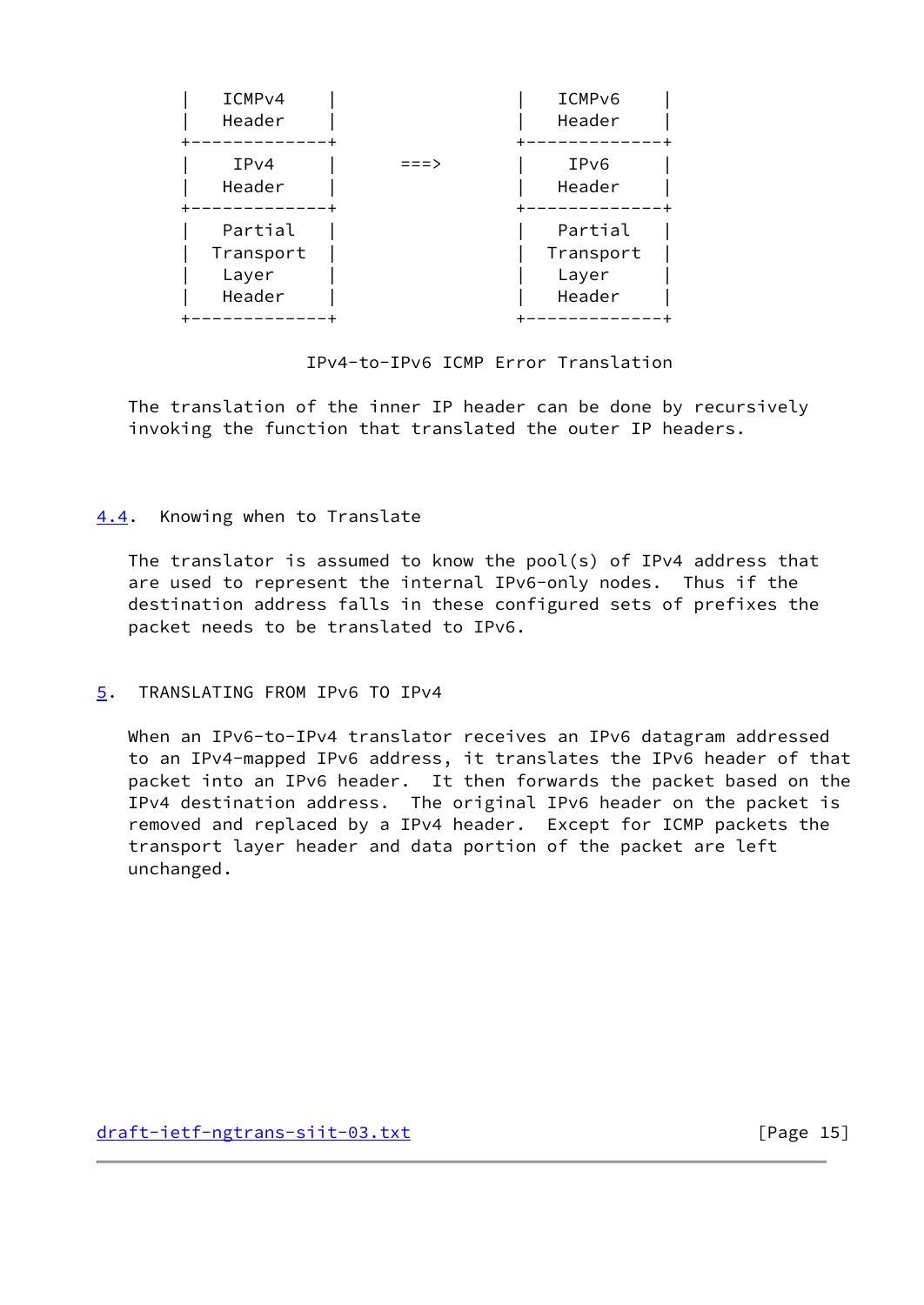

IPv6-to-IPv4 Translation

 There are some differences between IPv6 and IPv4 in the area of fragmentation and the minimum link MTU that effect the translation. An IPv6 link has to have an MTU of 576 bytes or greater. The corresponding limit for IPv4 is 68 bytes. Thus, unless there were special measures, it would not be possible to do end-to-end path MTU discovery when the path includes an IPv6-to-IPv4 translator since the IPv6 node might receive ICMP "packet too big" messages originated by an IPv4 router that report an MTU less than 576. However,  $[IPv6]$  $[IPv6]$  requires IPv6 nodes to handle such ICMP "packet too big" message by reducing the path MTU to 576 and include an IPv6 fragment header with each packet. This allows end-to-end path MTU discovery across the translator as long as the path MTU is 576 bytes or greater and when the path MTU drops below that limit IPv6 sender will originate 576 byte packets that will be fragmented by IPv4 routers along the path after being translated to IPv4.

 The only drawback with this scheme is that it is not possible to use PMTU to do optimal UDP fragmentation at sender. The presence of an IPv6 Fragment header is interpreted that is it OK to fragment the packet on the IPv4 side thus if the Fragment header is present because UDP wants to send e.g. 8k packets even though the path MTU is smaller the path MTU discovery will not be end-to-end but only up to and including the translator.

 Other than the special rules for handling fragments and path MTU discovery the actual translation of the packet header consists of a simple mapping as defined below. Note that ICMP packets require special handling in order to translate the content of ICMP error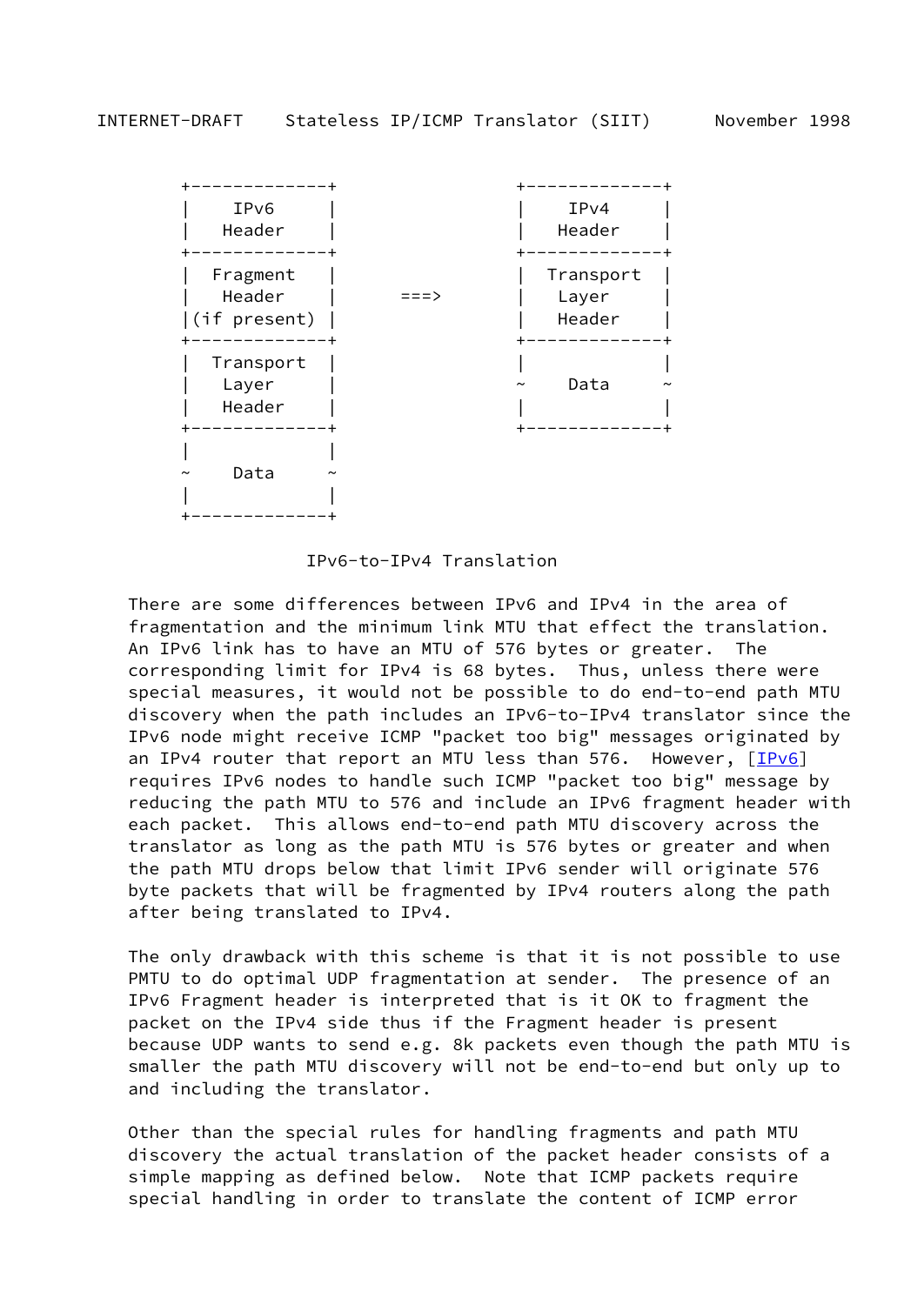message and also to add the ICMP pseudo-header checksum.

<span id="page-18-1"></span><span id="page-18-0"></span>[draft-ietf-ngtrans-siit-03.txt](https://datatracker.ietf.org/doc/pdf/draft-ietf-ngtrans-siit-03.txt) [Page 16] INTERNET-DRAFT Stateless IP/ICMP Translator (SIIT) November 1998 [5.1](#page-18-0). Translating IPv6 Headers If there is no IPv6 Fragment header the IPv4 header fields are set as follows: Version: 4 Internet Header Length: 5 (no IPv4 options) Type of Service and Precedence: Copied from the IPv6 Traffic Class (all 8 bits). Total Length: Payload length value from IPv6 header, plus the size of the IPv4 header. Identification: All zero. Flags: The More Fragments flag is set to zero. The Don't Fragments flag is set to one. Fragment Offset: All zero. Time to Live: Hop Limit value copied from IPv6 header. Since the translator is a router, as part of forwarding the packet it needs to decrement either the IPv6 Hop Limit (before the translation) or the IPv4 TTL (after the translation). As part of decrementing the TTL or Hop Limit the translator (as any router) needs to check for zero and send the ICMPv4 or ICMPv6 "ttl exceeded" error. Protocol: Next Header field copied from IPv6 header.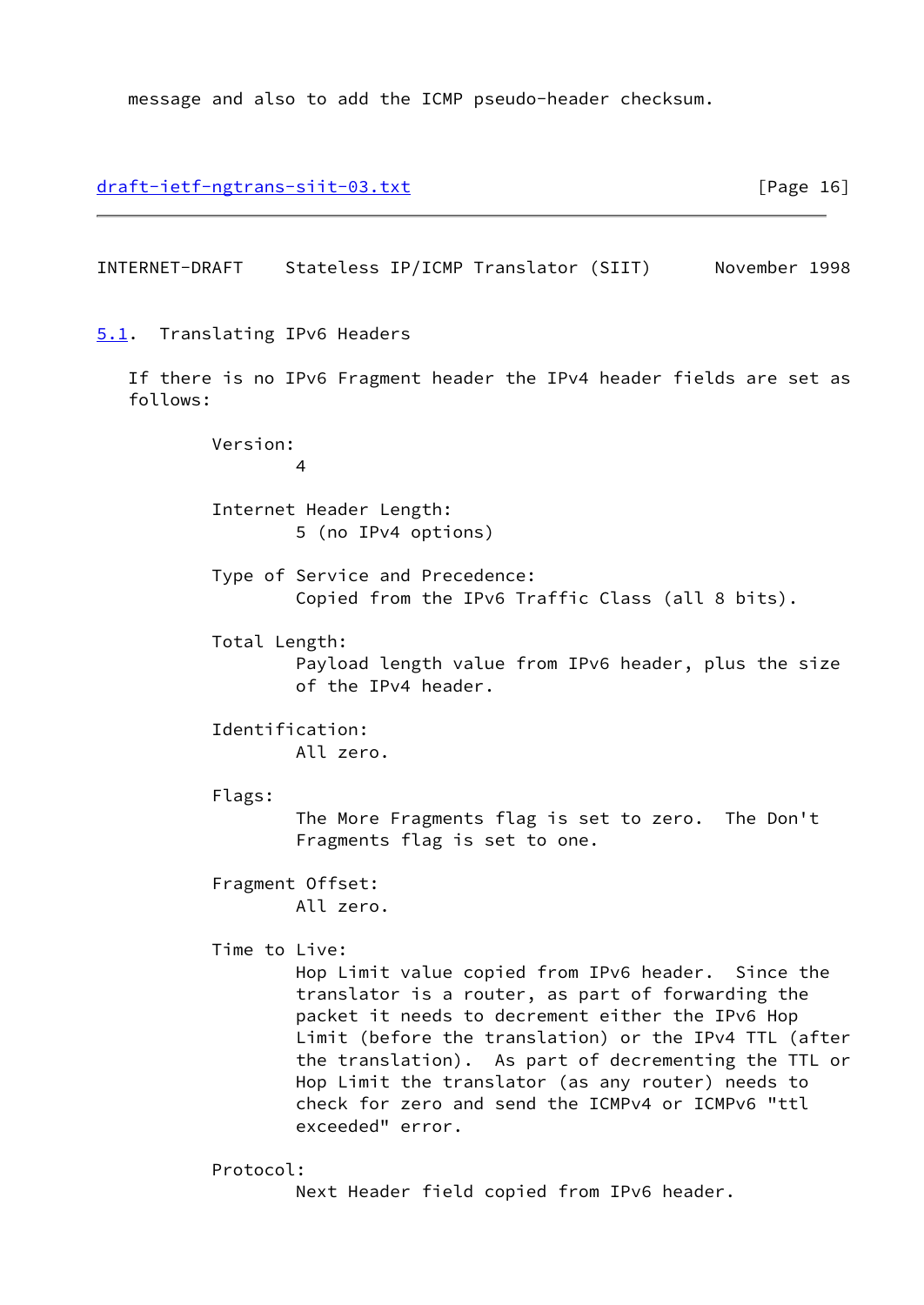Header Checksum: Computed once the IPv4 header has been created.

 Source Address: If the IPv6 source address is an IPv4-translated or an IPv4-mapped address then the low-order 32 bits of the IPv6 source address is copied to the IPv4 source

[draft-ietf-ngtrans-siit-03.txt](https://datatracker.ietf.org/doc/pdf/draft-ietf-ngtrans-siit-03.txt) [Page 17]

<span id="page-19-0"></span>INTERNET-DRAFT Stateless IP/ICMP Translator (SIIT) November 1998

 address. Otherwise, the source address is set to 127.0.0.1.

Destination Address:

 IPv6 packets that are translated have a destination address that is either an IPv4-translated or an IPv4-mapped address. Thus the low-order 32 bits of the IPv6 destination address is copied to the IPv4 source address.

 If any of an IPv6 hop-by-hop options header, destination options header, or routing header are present in the IPv6 packet, they are ignored i.e., there is no attempt to translate them. However, the Total Length field and the Protocol field would have to be adjusted to "skip" these extension headers.

 If the IPv6 packet contains a Fragment header the header fields are set as above with the following exceptions:

Total Length:

 Payload length value from IPv6 header, minus 8 for the Fragment header, plus the size of the IPv4 header.

Identification:

 Copied from the low-order 16-bits in the Identification field in the Fragment header.

Flags:

 The More Fragments flag is copied from the M flag in the Fragment header. The Don't Fragments flag is set to zero allowing this packet to be fragmented by IPv4 routers.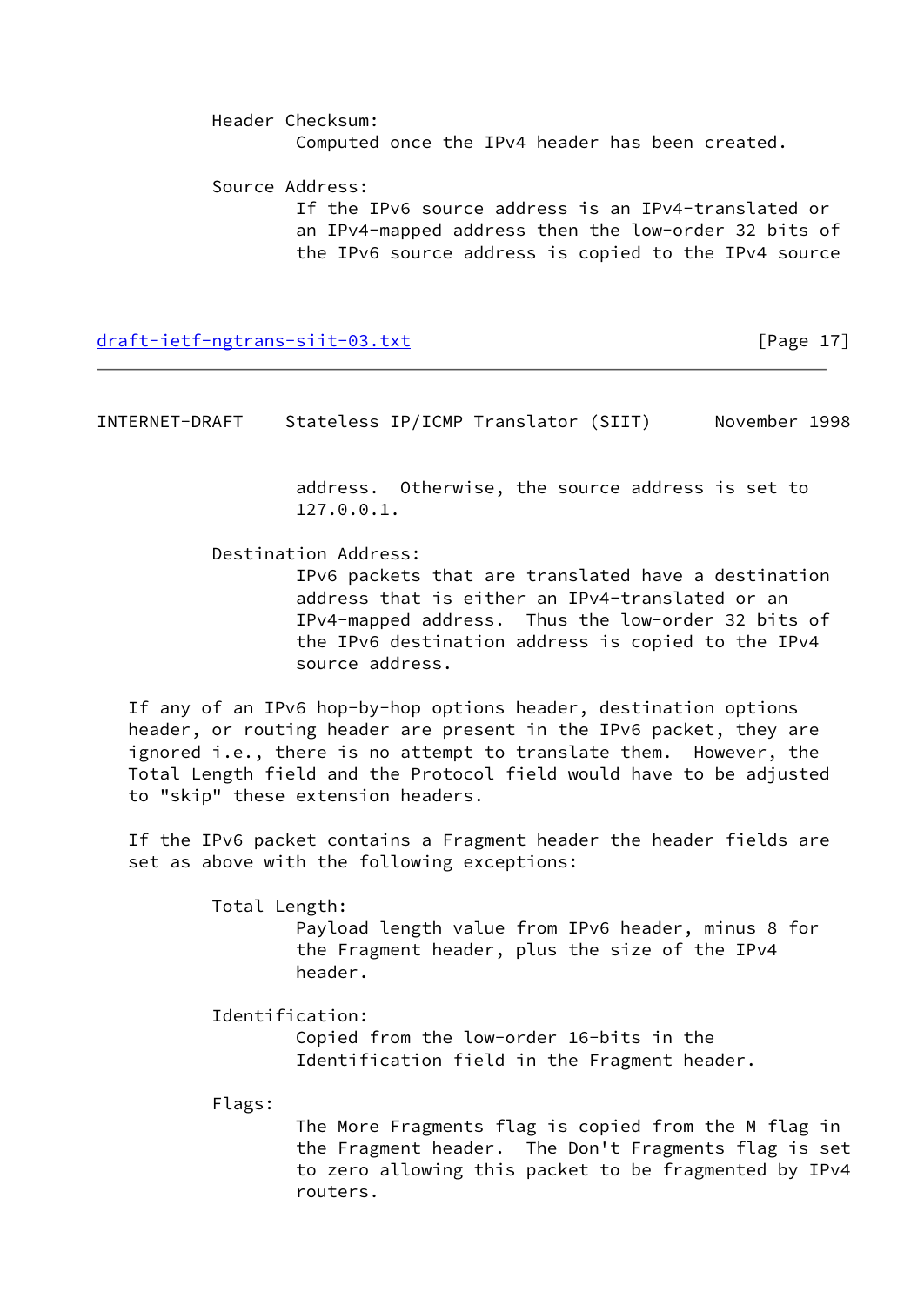Fragment Offset:

 Copied from the Fragment Offset field in the Fragment Header.

Protocol:

Next Header value copied from Fragment header.

<span id="page-20-0"></span>[5.2](#page-20-0). Translating ICMPv6

 All ICMP messages that are to be translated require that the ICMP checksum field be updated as part of the translation since ICMPv6, unlike ICMPv4, has a pseudo-header checksum just like UDP and TCP.

[draft-ietf-ngtrans-siit-03.txt](https://datatracker.ietf.org/doc/pdf/draft-ietf-ngtrans-siit-03.txt) [Page 18]

INTERNET-DRAFT Stateless IP/ICMP Translator (SIIT) November 1998

 In addition all ICMP packets needs to have the Type value translated and for ICMP error messages the included IP header also needs translation.

The actions needed to translate various ICMPv6 messages are:

ICMPv6 informational messages:

- Echo Request and Echo Reply (Type 128 and 129) Adjust the type to 0 and 8, respectively, and adjust the ICMP checksum both take the type change into account and to exclude the ICMPv6 pseudo-header.
- Group Membership Query/Report/Reduction (Type 130, 131, 132) Single hop message. Silently drop.
- Neighbor Discover messages (Type 133 through 137) Single hop message. Silently drop.
- Unknown informational messages Silently drop.

ICMPv6 error messages:

Destination Unreachable (Type 1)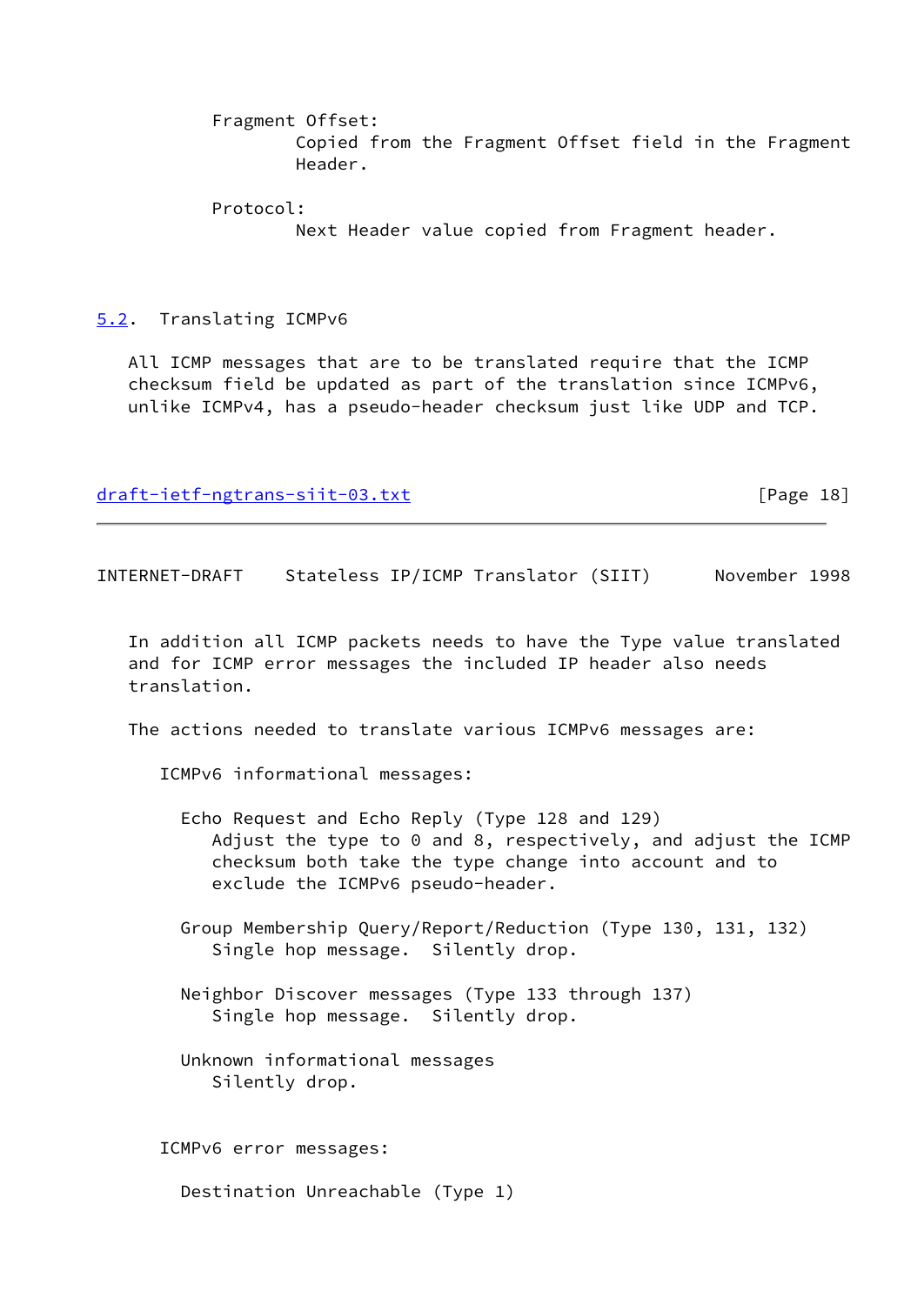Set the Type field to 3. Translate the code field as follows: Code 0: Set Code to 1 (host unreachable). Code 1: Set Code to 10 (communication with destination host administratively prohibited). Code 2: Set Code to 5 (source route failed). Code 3: Set Code to 1 (host unreachable). Code 4: Set Code to 3 (port unreachable). Packet Too Big (Type 2) Translate to an ICMPv4 Destination Unreachable with code 4. The MTU field needs to be adjusted for the difference between the IPv4 and IPv6 header sizes taking into account whether or not the packet in error includes a Fragment header. Time Exceeded (Type 3) Set the Type to 11. The Code field is unchanged.

[draft-ietf-ngtrans-siit-03.txt](https://datatracker.ietf.org/doc/pdf/draft-ietf-ngtrans-siit-03.txt) [Page 19]

<span id="page-21-1"></span>INTERNET-DRAFT Stateless IP/ICMP Translator (SIIT) November 1998

 Parameter Problem (Type 4) If the Code is 1 translate this to an ICMPv4 protocol unreachable (Type 3, Code 2). Otherwise set the Type to 12 and the Code to zero. The Pointer needs to be updated to point to the corresponding field in the translated include IP header.

 Unknown error messages Silently drop.

## <span id="page-21-0"></span>[5.3](#page-21-0). Translating ICMPv6 Error Messages

 There are some differences between the IPv4 and the IPv6 ICMP error message formats as detailed above. In addition, the ICMP error messages contain the IP header for the packet in error which needs to be translated just like a normal IP header. This translated is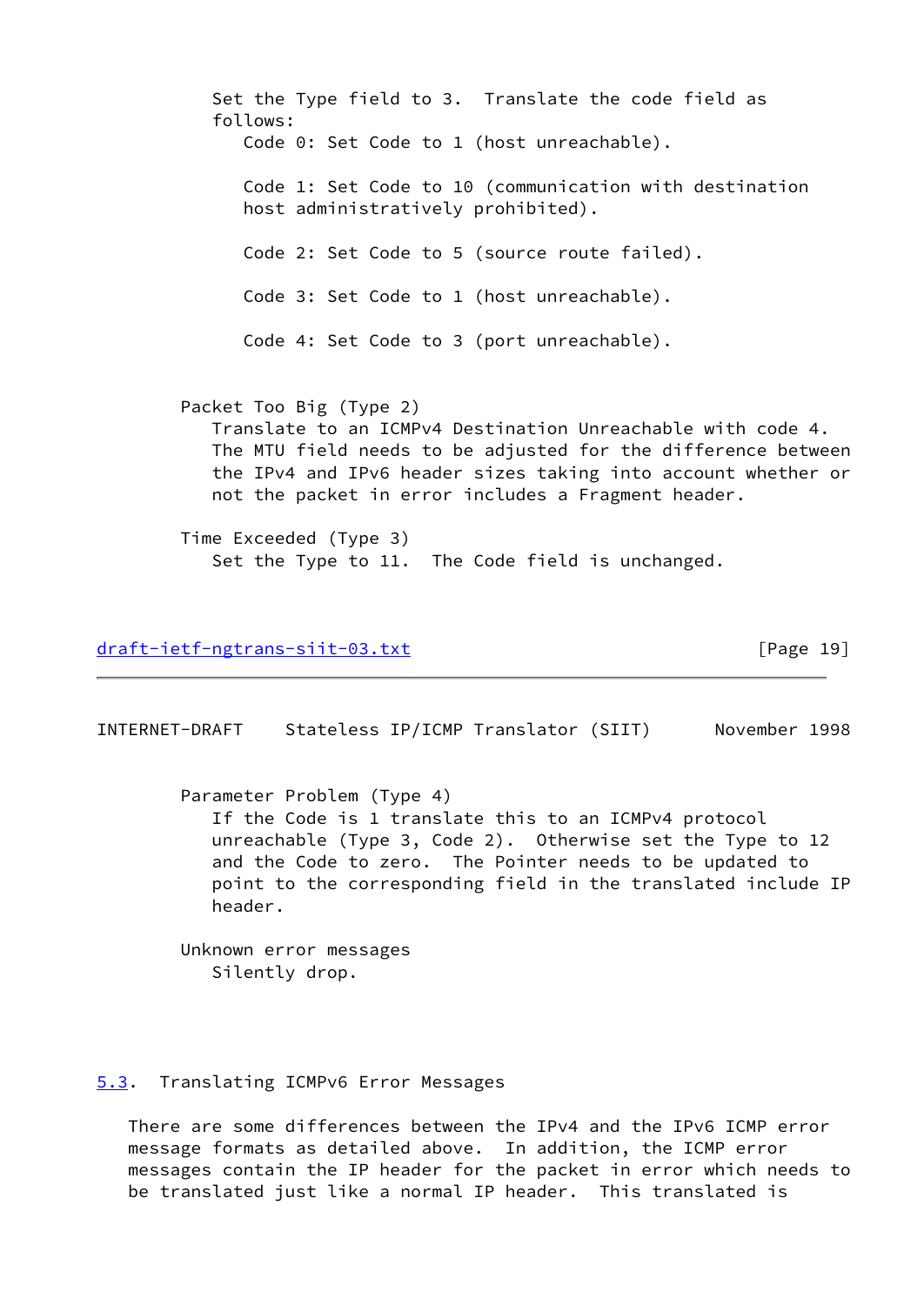likely to change the length of the datagram thus the Payload Length field in the outer IPv6 header might need to be updated.

| IPv6<br>Header                          |      | IPv4<br>Header                          |
|-----------------------------------------|------|-----------------------------------------|
| ICMP <sub>v6</sub><br>Header            |      | ICMP <sub>V4</sub><br>Header            |
| IPv6<br>Header                          | ニニニゝ | IPv4<br>Header                          |
| Partial<br>Transport<br>Layer<br>Header |      | Partial<br>Transport<br>Layer<br>Header |

IPv6-to-IPv4 ICMP Error Translation

 The translation of the inner IP header can be done by recursively invoking the function that translated the outer IP headers.

[draft-ietf-ngtrans-siit-03.txt](https://datatracker.ietf.org/doc/pdf/draft-ietf-ngtrans-siit-03.txt) [Page 20]

<span id="page-22-1"></span>INTERNET-DRAFT Stateless IP/ICMP Translator (SIIT) November 1998

<span id="page-22-0"></span>[5.4](#page-22-0). Knowing when to Translate

 When the translator receives a IPv6 packet with an IPv4-mapped destination address the packet will be translated to IPv4.

# <span id="page-22-2"></span>[6](#page-22-2). SECURITY CONSIDERATIONS

 The use of stateless IP/ICMP translators does not introduce any new security issues beyond the security issues that are already present in the IPv4 and IPv6 protocols and in the routing protocols which are used to make the packets reach the translator.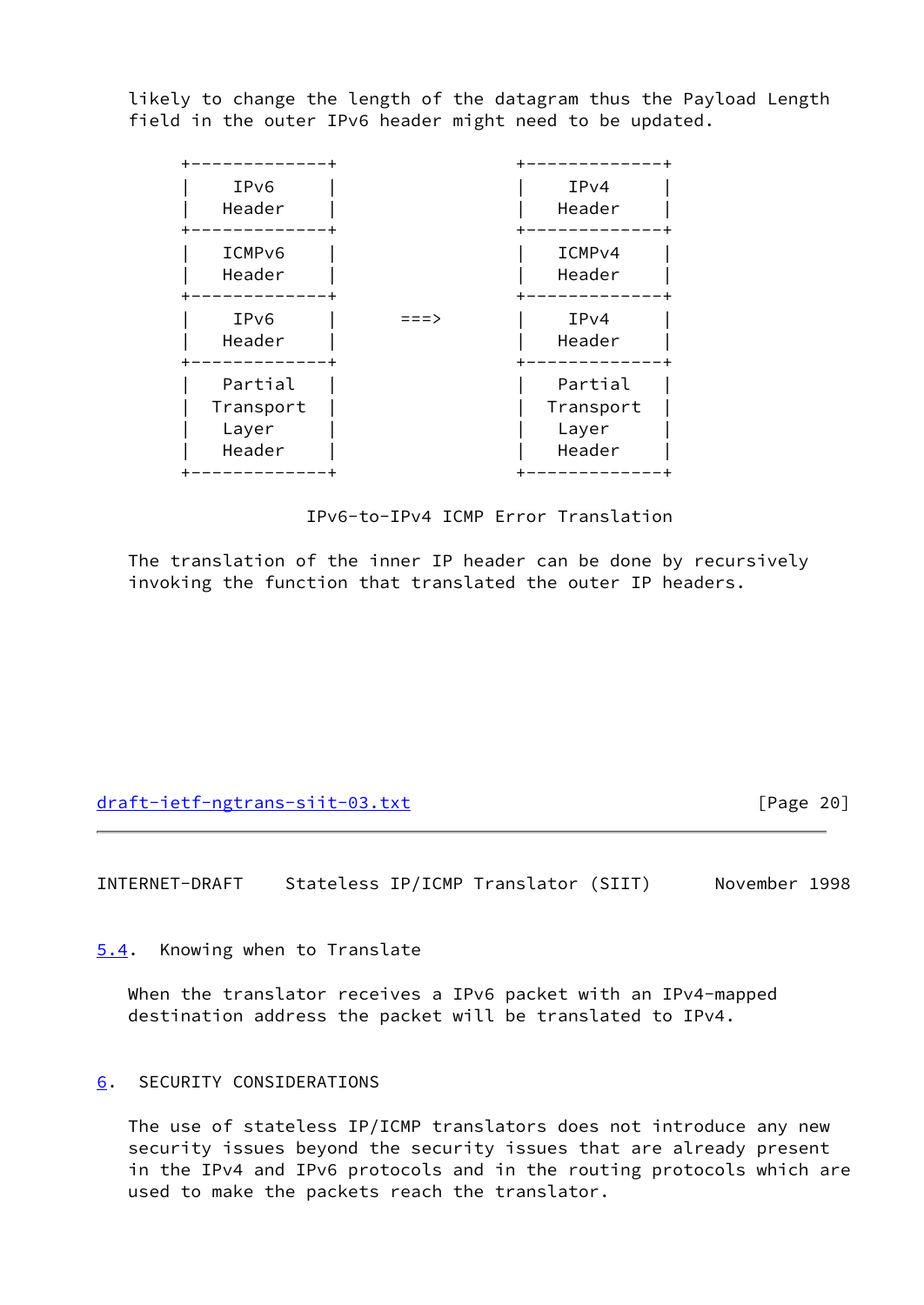As the Authentication Header is currently specified to include the IPv4 Identification field and the translating function not being able to always preserve the Identification field, it is not possible for an IPv6 endpoint to predict the content of a packet at the IPv4 side of the translator. As such it is impossible to translate packets with AH headers.

 Packets with ESP can be translated since ESP does not depend on header fields prior to the ESP header. Note that ESP transport mode is preferred over ESP tunnel mode since it does not contain an "extra" encrypted IP header which could confuse the peer.

## <span id="page-23-0"></span>[7](#page-23-0). OPEN ISSUES

- Can/should we make AH work through a translator e.g. by removing the fragment ID field from the AH computation for both IPv4 and IPv6?
- For IPv6 to IPv4 should the Identification be something other than zero to be more friendly to header compression? The packets in question have DF set thus it is possible to choose e.g. a local incrementing counter without adverse effects on reassembly.
- When translation IPv6 to IPv4 when the source is pure IPv6 address the draft specifies to use 127.0.0.1 as the source address (in order to make an IPv4 traceroute show something). Alternatives are to use a different address in this case (e.g. 0.0.0.0) or simply drop the packet (which would not show such hops when using traceroute).
- When translating IPv4 packets with IP options the draft specifies that the IPv4 options be silently ignored. Should the packet be dropped and an ICMP error be generated instead?

## [draft-ietf-ngtrans-siit-03.txt](https://datatracker.ietf.org/doc/pdf/draft-ietf-ngtrans-siit-03.txt) [Page 21]

<span id="page-23-1"></span>INTERNET-DRAFT Stateless IP/ICMP Translator (SIIT) November 1998

 - When translating IPv6 packets with Hop-by-hop or destination options extension headers this document specifies that those headers be silently ignored. Should the packet be dropped and an ICMP error be generated instead?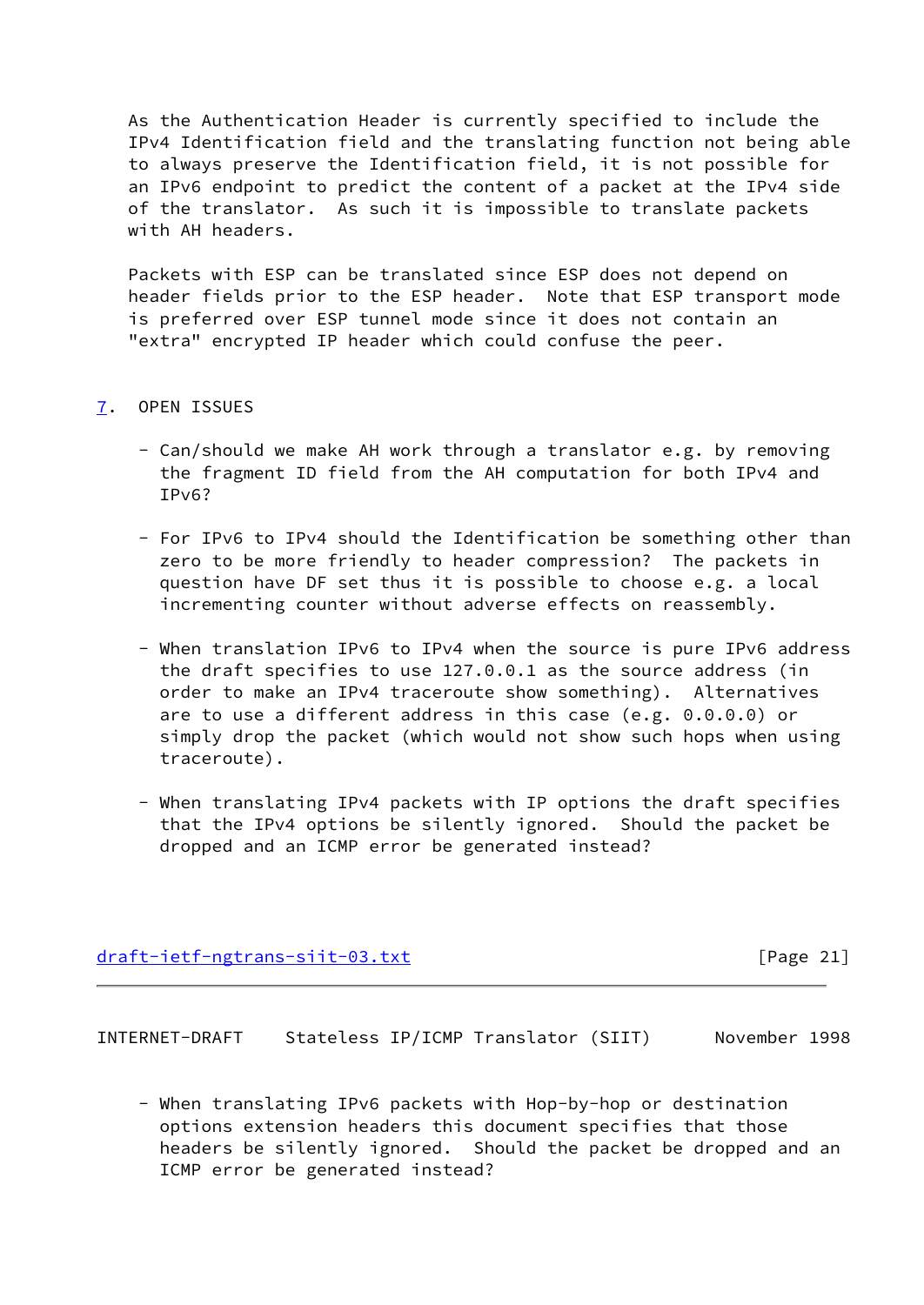#### **REFERENCES**

- <span id="page-24-4"></span> [KEYWORDS] S. Bradner, "Key words for use in RFCs to Indicate Requirement Levels", [RFC 2119,](https://datatracker.ietf.org/doc/pdf/rfc2119) March 1997.
- <span id="page-24-2"></span> [IPv6] S. Deering, R. Hinden, Editors, "Internet Protocol, Version 6 (IPv6) Specification", [RFC 1883,](https://datatracker.ietf.org/doc/pdf/rfc1883) January 1996.
- [IPv4] J. Postel, "Internet Protocol", [RFC 791](https://datatracker.ietf.org/doc/pdf/rfc791), September 1981.
- <span id="page-24-3"></span> [ADDR-ARCH] S. Deering, R. Hinden, Editors, "IP Version 6 Addressing Architecture", [RFC 1884,](https://datatracker.ietf.org/doc/pdf/rfc1884) January 1996.
- <span id="page-24-1"></span> [TRANS-MECH] R. Gilligan, E. Nordmark, "Transition Mechanisms for IPv6 Hosts and Routers", [RFC 1933,](https://datatracker.ietf.org/doc/pdf/rfc1933) April 1996.
- [DISCOVERY] T. Narten, E. Nordmark, and W. Simpson, "Neighbor Discovery for IP Version 6 (IPv6)", [RFC 1970](https://datatracker.ietf.org/doc/pdf/rfc1970), August 1996.
- [IPv6-SA] R. Atkinson. "Security Architecture for the Internet Protocol". [RFC 1825](https://datatracker.ietf.org/doc/pdf/rfc1825), August 1995.
- [IPv6-AUTH] R. Atkinson. "IP Authentication Header", [RFC 1826](https://datatracker.ietf.org/doc/pdf/rfc1826), August 1995.
- [IPv6-ESP] R. Atkinson. "IP Encapsulating Security Payload (ESP)", [RFC 1827](https://datatracker.ietf.org/doc/pdf/rfc1827), August 1995.
- [ICMPv4] J. Postel, "Internet Control Message Protocol", [RFC 792](https://datatracker.ietf.org/doc/pdf/rfc792), September 1981.
- [ICMPv6] A. Conta, S. Deering, "Internet Control Message Protocol (ICMPv6) for the Internet Protocol Version 6 (IPv6)", [RFC](https://datatracker.ietf.org/doc/pdf/rfc1885) [1885](https://datatracker.ietf.org/doc/pdf/rfc1885), January 1996.
- [IGMP] S. Deering, "Host extensions for IP multicasting", [RFC 1112,](https://datatracker.ietf.org/doc/pdf/rfc1112) August 1989.

[draft-ietf-ngtrans-siit-03.txt](https://datatracker.ietf.org/doc/pdf/draft-ietf-ngtrans-siit-03.txt) [Page 22]

<span id="page-24-0"></span>INTERNET-DRAFT Stateless IP/ICMP Translator (SIIT) November 1998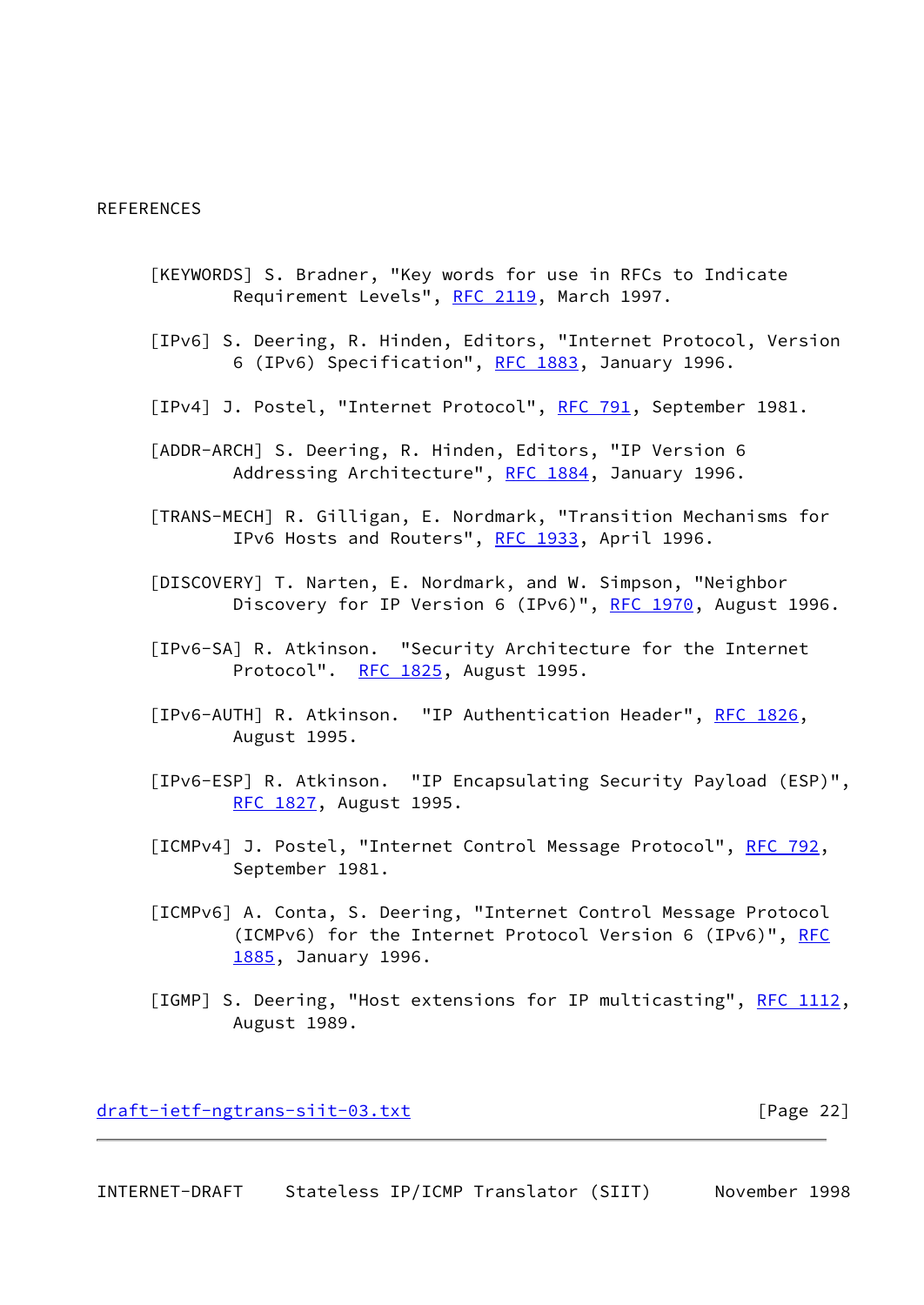<span id="page-25-0"></span>[PMTUv4] J. Mogul, S. Deering, "Path MTU Discovery", [RFC 1191,](https://datatracker.ietf.org/doc/pdf/rfc1191) November 1990.

 [PMTUv6] J. McCann, S. Deering, J. Mogul, "Path MTU Discovery for IP version 6", [RFC 1981](https://datatracker.ietf.org/doc/pdf/rfc1981), August 1996.

AUTHOR'S ADDRESS

 Erik Nordmark Sun Microsystems, Inc. 901 San Antonio Road Palo Alto, CA 94303 USA

 phone: +1 650 786 5166 fax: +1 650 786 5896 email: nordmark@sun.com